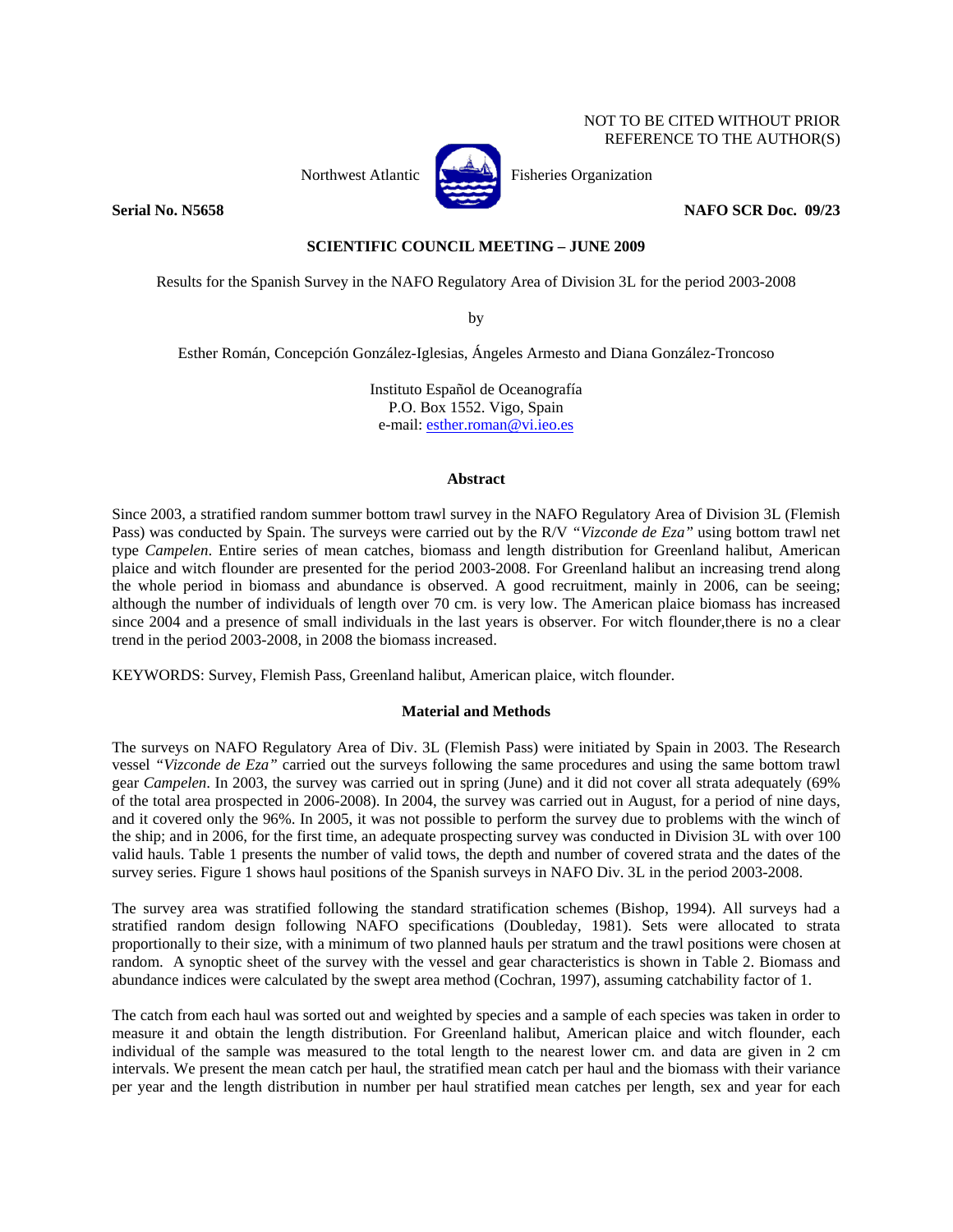species in the period 2003-2008. To obtain the biomass from length distribution, the following formula was used: Weight=a  $(Length+0.5)^b$ .

### Stratified mean catches and SD

The mean catch  $(\overline{y}_i)$  and the variance  $(Var_i)$  are calculated by stratum by the following formulas:

$$
\overline{y}_i = \sum_{j=1}^{T_i} \frac{y_j}{T_i}, \quad i = 1, ..., h
$$
  

$$
Var_i = \sum_{j=1}^{T_i} \frac{(y_j - \overline{y}_i)^2}{T_i - 1}, \quad i = 1, ..., h
$$

where:

 $y_i$  is the catch in haul *j*  $T_i$  is the number of hauls in the stratum  $i$ *h* is the total number of strata

and the stratified mean catch ( $\overline{y}_i^{str}$ ) and the stratified variance ( $Var_i^{str}$ ) by stratum are obtained as follow:

$$
\overline{y}_i^{str} = \overline{y}_i n_i, \quad i = 1, ..., h
$$

$$
Var_i^{str} = Var_i \frac{n_i^2}{T_i}, \quad i = 1, \dots, h
$$

where:

 $n_i$  is the area of the stratum *i*,  $i = 1, ..., h$ 

Then the total stratified mean catch  $(\overline{y})$  and the variance  $(Var)$  by year are calculated according to the formulas:

$$
\overline{Y} = \sum_{i=1}^{h} \frac{\overline{y}_i^{str}}{N}
$$

$$
Var = \sum_{i=1}^{h} \frac{Var_i^{str}}{N^2}
$$

where:

$$
N = \sum_{i=1}^{h} n_i
$$
 is the total area by year

The stratified standard deviation (SD) by year is calculated as the square root of the stratified variance by year.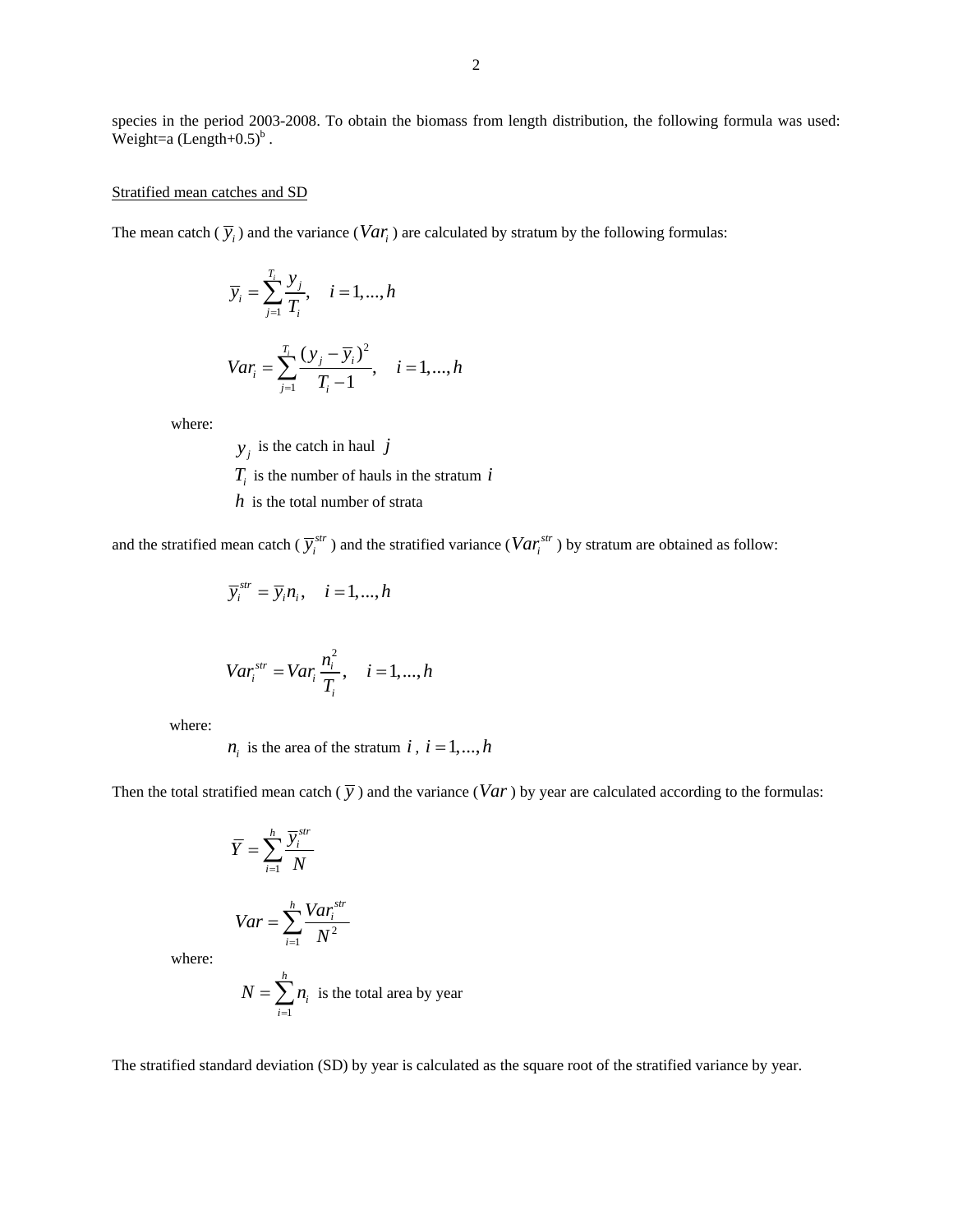### **Results**

In this report, only the results for Greenland halibut, American plaice and witch flounder are presented. The results for the rest of target species will be presented in other SCR in this SC meeting. The detailed results for Northern shrimp, the most abundant species in the catches of all surveys, were presented in Casas *et al*., 2008.

### **Greenland halibut (***Reinhardtius hippoglossoides* **Walbaum, 1792)**

The Greenland halibut stock in Subarea 2 and Div. 3KLMNO is considered to be part of a biological stock complex, which includes Subareas 0 and 1. Abundance and biomass indices were available from research vessel surveys by Canada in Div. 2J+3KLMNO (1978-2008), EU in Div. 3M (1988-2008) and EU-Spain in Div. 3NO (1995-2008). Greenland halibut is managed under a fifteen year rebuilding programme that started in 2004.

Catches increased sharply in 1990 due to a developing fishery in the NAFO Regulatory Area in Div. 3LMNO and continued at high levels during 1991-94. The exploitable biomass was reduced to low levels in 1995-97 due to very high catches and high fishing mortality. It increased during 1998-2000 due to greatly reduced catches, much lower fishing mortality and improved recruitment. The exploitable biomass has declined in recent years and the current estimates (2004-2008) are amongst the lowest in the series. Recent recruitment has been below average, and fishing mortality remains high (NAFO, 2008).

#### Mean catches and biomass

Table 3 shows the swept area, the tow number, the mean catches and their variance per haul and year for Greenland halibut. Table 4 and Figure 2 present the stratified mean catches per stratum with the total variance per year. Table 5 and Figure 3 present the abundance, the biomass per swept area per stratum and their total variance per year. Table 6 presents the length-weight relationships.

The biomass of the Greenland halibut has had a increase in the prospected area along the whole period, mainly in 2008. The biomass presents the same trend as mean catches since the year 2004. In 2003, the mean catch does not follow the same pattern; this is probably due to the less area covered in 2003 survey.

#### Length distribution

Table 7 presents the stratified mean catches per haul length distribution for the Greenland halibut, by sex and year, with the number of samples in which there were length measures, the total number of individuals measured in these samples, the sampled catch and the range of lengths met, as well as the total catch of this species and the total hauls made in the survey. In Figures 4 and 5 the evolution along the years can be followed.

The biomass of the Greenland halibut has had a increase in the 2008 and we can see a high increase in the numbers of individuals. In this period a good recruitment can be seeing, although the number of individuals of length over 70 cm. is very low. Although biomass and stratified mean catch increased in 2007, the number of individuals per stratified mean catches decreased in this year, due to the good recruitment in 2006. The highest recruitment was in 2006, that appears in Fig. 4, with length classes mode 14 cm. We must wait for next years data to see the evolution of this recruitment.

#### **American plaice (***Hippoglossoides platesoides* **Fabricius, 1780)**

There was no directed fishing of American plaice in 1994 and there has been under moratorium since 1995. Catches increased after the moratorium until 2003 after which they began to decline. Biomass and SSB remain low compared to historic levels. SSB declined to the lowest estimated level in 1994 and 1995. It has increased since then still remains very low. There has been no good recruitment to the exploitable biomass since the mid-1980s (NAFO, 2008).

## Mean catches and biomass

American plaice haul mean catches by stratum are presented in Table 8, including swept area, number of hauls and SD. Stratified mean catches per tow by stratum and year and their variance are presented in Table 9. The entire time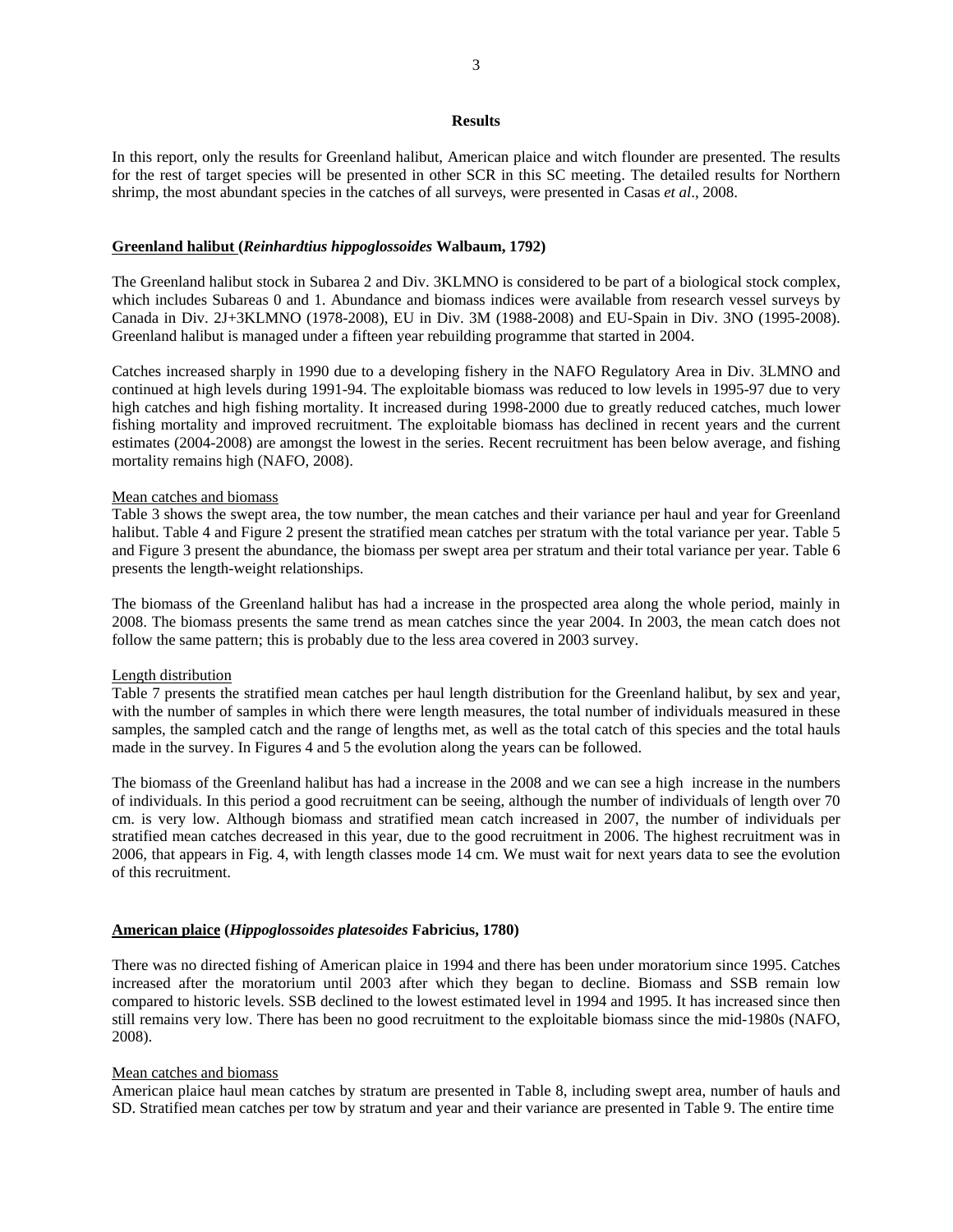series (2003-2008) of biomass and their SD estimates of American plaice are shown in Table 10. Length-weight relationships are presented in Table 6.

The American plaice indices show a general increasing trend in the prospected area along the years (Fig. 6 and 7). The highest values in the estimated biomass have been observed in the shallowest strata, in a range of depth from 93 to 274 meters.

#### Length distribution

Table 11 presents the stratified mean catches per haul length distribution by sex and year. As well as the number of samples in which there were length measures, the total number of individuals measured in these samples, the sampled catch and the range of lengths met. The total catch of this species and the total hauls made in the survey are shown too. In Figures 5 and 8 the evolution along the years can be followed.

For this species, there is quite good presence of small individuals (around 12-14 cm) since 2006. There is a higher proportion of females than males.

#### **Witch flounder (***Glyptocephalus cynoglossus* **Linnaeus, 1758)**

Witch flounder stock has remained at a low level since 1995. A moratorium on directed fishing was implemented in 1995. Increases in biomass indices for the whole stock area were not observed in abundance indices, suggesting the slight increasing trends in biomass are the result of growth and not recruitment (NAFO, 2008).

#### Mean catches and biomass

Table 12 shows the swept area, the tow number, the mean catches and their variance per haul and year for witch flounder. Table 13 and Figure 9 present the stratified mean catches per stratum with the total variance per year. Table 14 and Figure 10 present the abundance and biomass per swept area per stratum and their total variance per year. The length-weight relationships are presented in Table 6.

For witch flounder, there is no a clear trend in this period; we can see a decreasing in the indices between 2004 and 2007, and an increasing for 2203-2004 and 2007-2008. Estimated biomass ranged from 483 t in 2008 to a 297 t and 298 t in 2003 and 2007 respectively, although most estimate results comes from few strata. The stratified mean catches per stratum followed similar trends as the biomass and abundance indices (Fig. 9 and 10).

#### Length distribution

Table 15 presents the stratified mean catches per haul length distribution for this specie, by sex and year, with the number of samples in which there were length measures, the total number of individuals measured in these samples, the sampled catch and the range of lengths met, as the total catch of this species and the total hauls made in the survey. In Figures 5 and 8 we can follow the evolution along the years.

The highest recruitment was in 2003, but since then the number of younger individuals have declined.

# **References**

- BISHOP, C.A. 1994. Revision and additions to stratification schemes used during research vessel surveys in NAFO Subareas 2 and 3. *NAFO SCR Doc*., No 43, Serial No N2413, 23 p.
- CASAS, J.M, E. Román and J. Teruel. 2008. Northern Shrimp (*Pandalus borealis*, Krøyer) from Spanish Bottom Trawl Survey 2008 in NAFO Divisions 3LNO. *NAFO SCR Doc*., No 66, Serial No N5598, 11 p.
- COCHRAM, W. G. 1997. Sampling techniques. J. Wiley and Sons, N. Y., 23 p.
- DOUBLEDAY, W. G. 1981. Manual on groundfish surveys in the Northwest Atlantic. *NAFO Sci.Coun.Studies*, **2**, 55.
- NAFO. 2008. Report of Scientific Council Meeting, 5-19 June 2008.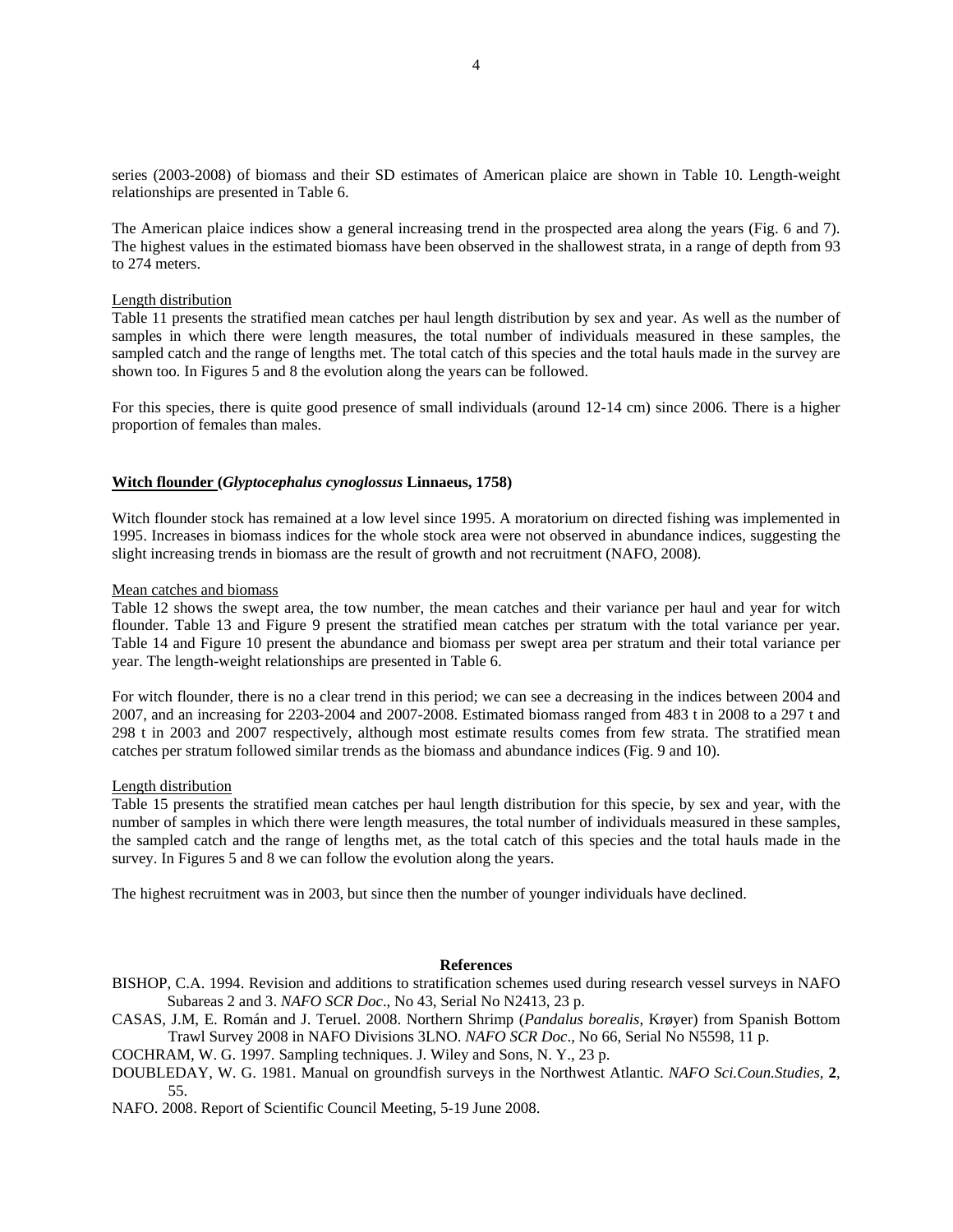| Year | Vessel                | Valid tows               | Depth strata<br>covered (m) | Surveyed<br>strata $(no.)$ | Dates                        |
|------|-----------------------|--------------------------|-----------------------------|----------------------------|------------------------------|
| 2003 | R/V "Vizconde de Eza" | 39                       | 118-1100                    | 17                         | June $2$ - June 6, June $29$ |
| 2004 | R/V "Vizconde de Eza" | 50                       | 141-1452                    | 23                         | August 7 - August 15         |
| 2005 |                       | $\overline{\phantom{0}}$ |                             | ۰                          |                              |
| 2006 | R/V "Vizconde de Eza" | 100                      | 116-1449                    | 24                         | July 31 - August 18          |
| 2007 | R/V "Vizconde de Eza" | 94                       | 119-1449                    | 24                         | July 23 - August 11          |
| 2008 | R/V "Vizconde de Eza" | 100                      | 105-1455                    | 24                         | July 24 - August 11          |

**TABLE 1.-** Spanish bottom trawl surveys in NAFO Division 3L for the period 2003-2008.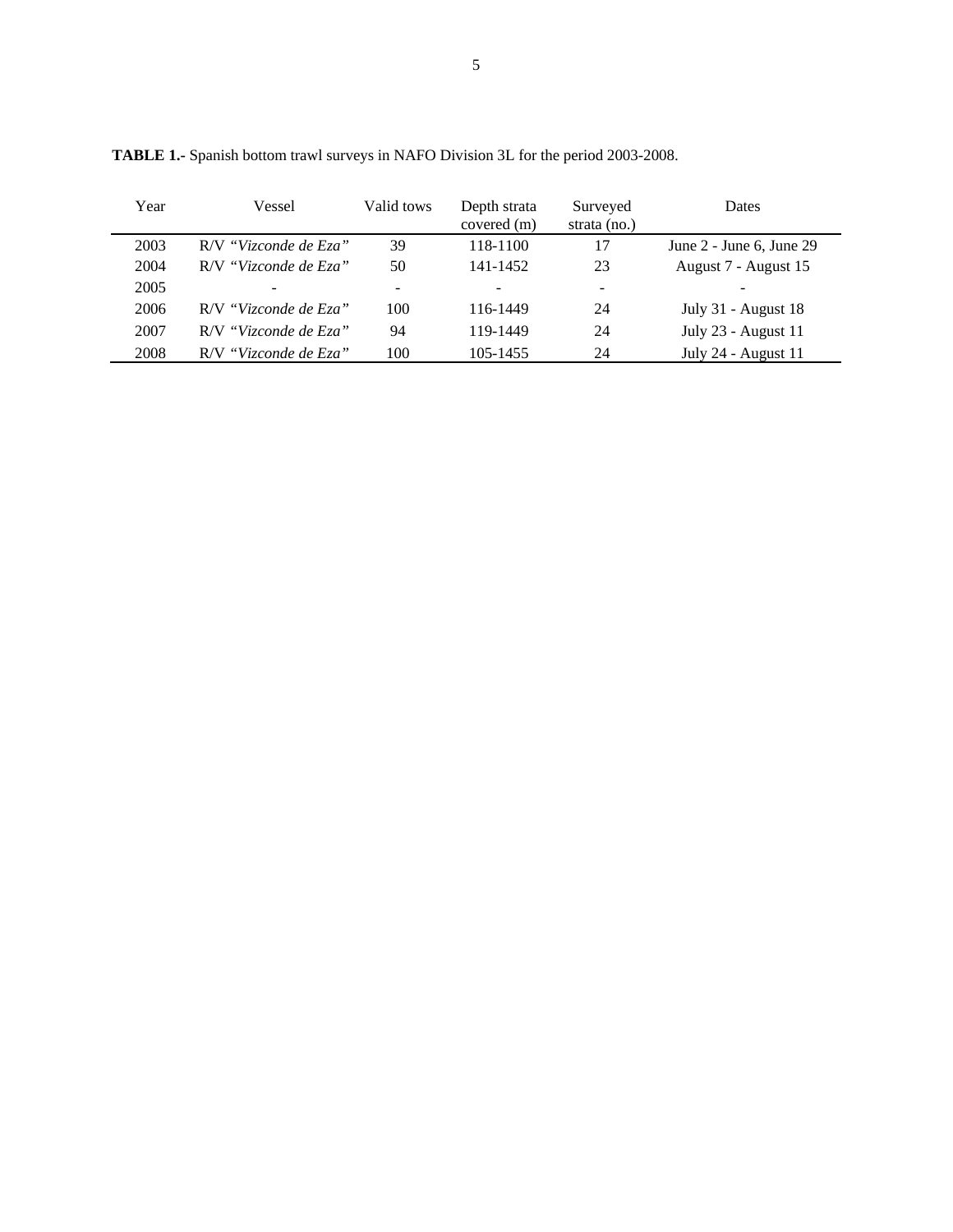| <b>Procedure</b>                                  | Specification                                                                                                                                          |
|---------------------------------------------------|--------------------------------------------------------------------------------------------------------------------------------------------------------|
| <b>Vessel</b>                                     | R/V "Vizconde de Eza"                                                                                                                                  |
| <b>GT</b>                                         | 1400 t.                                                                                                                                                |
| Power                                             | 1800 HP                                                                                                                                                |
| Surveyed area                                     | Div. 3L (depth < 1500 m, outside ZEE Canada)                                                                                                           |
| Mean trawl speed                                  | 3 knots                                                                                                                                                |
| Trawling time                                     | 30 minutes effective time                                                                                                                              |
| <b>Fishing gear type</b><br>Headline              | Campelen 1800<br>29.5 m                                                                                                                                |
| Groundrope                                        | 19.5 m                                                                                                                                                 |
| Type of groundrope                                | 34 rockhopper                                                                                                                                          |
| Floats                                            | $(2 x 39) + 10$                                                                                                                                        |
| <b>Bridle</b>                                     | 40 m (20 mm)                                                                                                                                           |
| Vertical opening                                  | $4 - 5$                                                                                                                                                |
| Horizontal opening                                | 26                                                                                                                                                     |
| <b>Trawl</b> doors                                | Polyvalent, 1400 Kg                                                                                                                                    |
| Warp                                              | $20 \text{ mm}$                                                                                                                                        |
| Warp to depth ratio                               | 22.287 * Depth $(m)^{0.6667}$                                                                                                                          |
| Mesh size in the cod-end                          | 44 mm                                                                                                                                                  |
| Type of survey:                                   | Stratified random bottom trawl survey                                                                                                                  |
| Criterion to change position of a<br>selected tow | Unsuitable bottom for trawling according to commercial fish<br>information or ecosonder register. Information on gear damage from<br>previous surveys. |
| Criterion to reject data from tow                 | - Severe tears in the gear                                                                                                                             |
|                                                   | - tears in cod-end                                                                                                                                     |
|                                                   | - Less of 20 minutes tow                                                                                                                               |
|                                                   | - Bad behaviour of the gear                                                                                                                            |
| Daily period for fishing                          | 6.00 to 22.00 hours                                                                                                                                    |
| Target species                                    | Greenland halibut, American plaice, Atlantic cod, roughhead<br>grenadier, witch flounder, thorny skate, red fish, black dogfish,<br>northern shrimp.   |

**TABLE 2.-** Technical data of the Spanish survey in NAFO Division 3L for the period 2003-2008.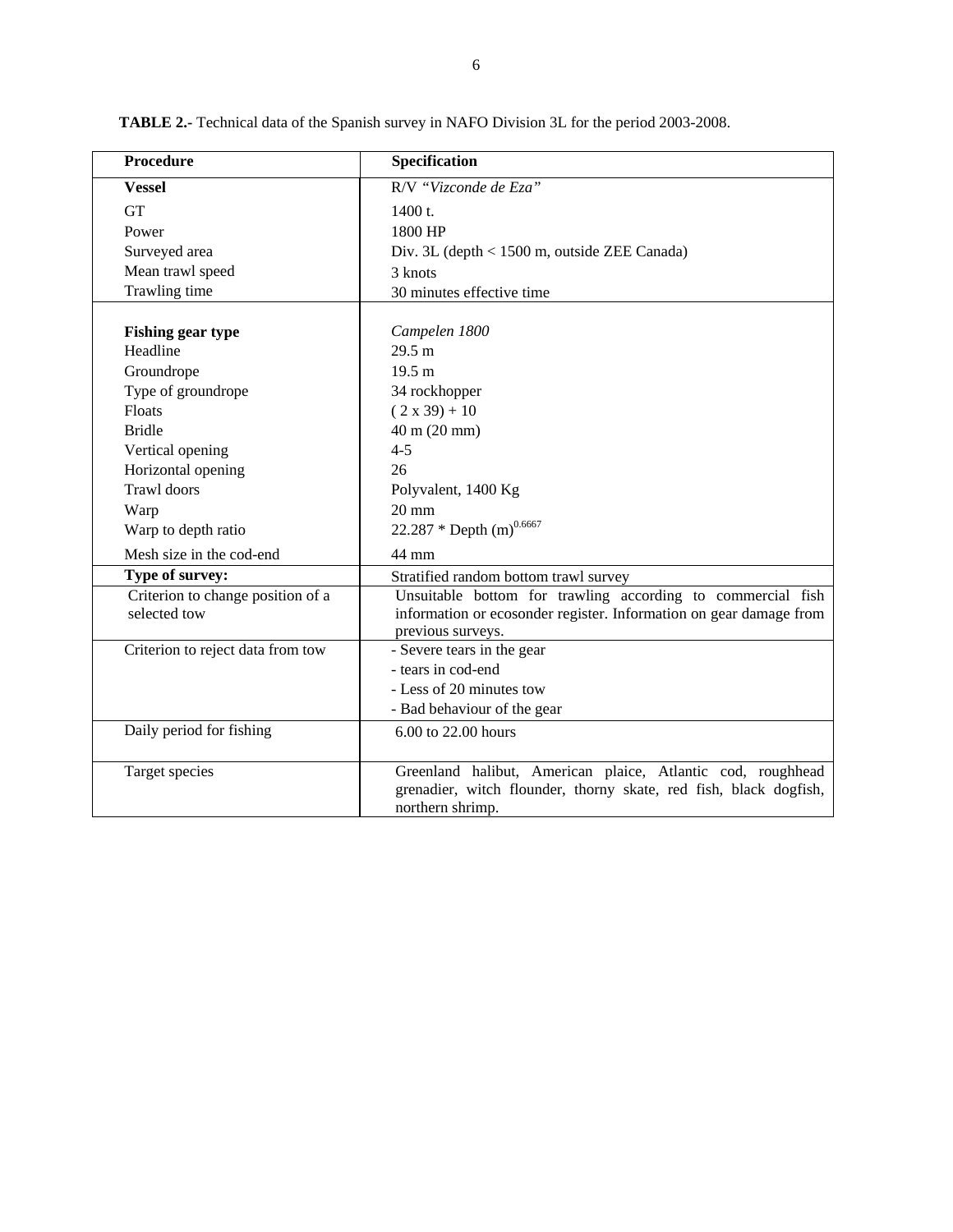|         |        | $2003$ (*) |        |                          |        | 2004   |        |           |        | 2006          |        |           |        | 2007   |        |              |        |                             | 2008   |        |
|---------|--------|------------|--------|--------------------------|--------|--------|--------|-----------|--------|---------------|--------|-----------|--------|--------|--------|--------------|--------|-----------------------------|--------|--------|
| Stratum | Swept  | Tow        | Mean   | SD.                      | Swept  | Tow    | Mean   | <b>SD</b> | Swept  | Tow           | Mean   | <b>SD</b> | Swept  | Tow    | Mean   | <b>SD</b>    | Swept  | Tow                         | Mean   | SD.    |
|         | area   | number     | catch  |                          | area   | number | catch  |           | area   | number        | catch  |           | area   | number | catch  |              |        | area number catch           |        |        |
| 385     | 0.0225 | 2          | 0.000  | 0.000                    | 0.0229 | 2      | 6.025  | 7.814     | 0.0229 | 2             | 15.721 | 8.173     | 0.0225 | 2      | 16.750 | 6.293        | 0.0229 | $\overline{c}$              | 18.011 | 17.521 |
| 387     | 0.0229 |            | 15.890 | 6.661                    | 0.0214 |        | 65.550 | 13.930    | 0.0225 | 2             | 52.500 | 4.950     | 0.0225 |        | 31.050 | 6.576        | 0.0435 | 4                           | 46.511 | 13.072 |
| 388     | 0.0334 |            | 20.870 | 13.452                   | 0.0105 |        | 42.700 |           | 0.0566 | 5             | 47.424 | 8.026     | 0.0563 |        | 50.036 | 21.899       | 0.0559 | .5                          | 31.870 | 17.546 |
| 389     | 0.0454 | 4          | 0.459  | 0.507                    | 0.0225 | 2      | 5.770  | 1.796     | 0.0795 |               | 32.941 | 14.261    | 0.0900 | 8      | 37.473 | 14.697       | 0.0780 | 7                           | 42.616 | 22.552 |
| 390     | 0.0563 | 5          | 0.020  | 0.029                    | 0.0345 | 3      | 0.000  | 0.000     | 0.1249 | -11           | 12.967 | 16.007    | 0.1350 | 12     |        | 6.454 10.772 | 0.1395 | 12                          | 5.138  | 7.236  |
| 391     | 0.0338 | 3          | 0.313  | 0.369                    | 0.0218 |        | 5.710  | 4.398     | 0.0450 |               | 17.633 | 5.302     | 0.0450 |        | 15.750 | 5.063        | 0.0454 | 4                           | 22.882 | 4.673  |
| 392     | 0.0116 |            | 12.500 |                          | 0.0214 |        | 15.600 | 10.607    | 0.0229 | 2             | 6.900  | 3.111     | 0.0225 |        | 42.350 | 34.153       | 0.0221 | 2                           | 11.370 | 3.210  |
| 729     | 0.0210 | 2          | 34.860 | 7.552                    | 0.0221 | 2      | 30.500 | 3.394     | 0.0338 | 3             | 24.120 | 9.552     | 0.0338 | 3      | 24.695 | 4.326        | 0.0338 | 3                           | 17.887 | 7.697  |
| 730     | 0.0221 |            | 24.400 | 5.798                    | 0.0221 |        | 7.650  | 2.616     | 0.0326 | $\mathcal{R}$ | 8.403  | 6.415     | 0.0225 | 2      | 4.840  | 3.620        | 0.0323 | $\mathcal{R}$               | 40.777 | 14.460 |
| 731     | 0.0229 |            | 36.350 | 2.758                    | 0.0233 |        | 27.260 | 3.338     | 0.0341 | 3             | 16.643 | 6.408     | 0.0338 |        | 31.299 | 16.813       | 0.0330 | $\mathcal{R}$               | 42.527 | 10.506 |
| 732     | 0.0113 |            | 43.100 |                          | 0.0210 |        | 11.050 | 0.778     | 0.0334 | 3             | 6.570  | 3.380     | 0.0338 | 3      | 9.847  | 3.027        | 0.0446 | 4                           | 42.878 | 42.441 |
| 733     | n.s.   | n.s.       | n.s.   | n.s.                     | 0.0330 | 3      | 18.233 | 2.495     | 0.0454 | 4             | 18.556 | 8.530     | 0.0338 |        | 24.610 | 12.655       | 0.0431 | $\overline{4}$              | 31.780 | 5.015  |
| 734     | n.s.   | n.s.       | n.s.   | n.s.                     | 0.0304 |        | 20.567 | 11.620    | 0.0225 | 2             | 4.478  | 1.340     | 0.0225 | 2      | 4.639  | 1.940        | 0.0221 | $\overline{c}$              | 7.603  | 1.948  |
| 741     | 0.0113 |            | 27.200 | $ \,$                    | 0.0323 |        | 11.517 | 6.225     | 0.0218 | 2             | 5.648  | 0.583     | 0.0225 | 2      | 4.590  | 6.491        | 0.0210 | $\mathcal{D}_{\mathcal{L}}$ | 7.005  | 5.961  |
| 742     | 0.0116 |            | 31.800 | $\overline{\phantom{a}}$ | 0.0120 |        | 31.100 |           | 0.0229 |               | 10.593 | 1.453     | 0.0225 | 2      | 4.728  | 1.503        | 0.0210 | $\mathcal{D}_{\mathcal{L}}$ | 14.420 | 16.150 |
| 743     | n.s.   | n.s.       | n.s.   | n.s.                     | 0.0188 |        | 8.765  | 10.090    | 0.0225 | 2             | 4.750  | 6.718     | 0.0225 |        | 10.925 | 2.185        | 0.0203 | 2                           | 6.460  | 2.531  |
| 744     | n.s.   | n.s.       | n.s.   | n.s.                     | 0.0101 |        | 7.500  |           | 0.0229 | 2             | 10.520 | 9.588     | 0.0218 |        | 28.770 | 21.835       | 0.0221 | $\mathcal{D}_{\mathcal{L}}$ | 23.345 | 16.553 |
| 745     | 0.0341 | 3          | 11.000 | 8.296                    | 0.0319 |        | 12.933 | 1.026     | 0.0686 | 6             | 7.227  | 3.098     | 0.0675 | 6      | 8.536  | 4.108        | 0.0555 | 5                           | 20.900 | 19.813 |
| 746     | 0.0446 | 4          | 29.503 | 16.252                   | 0.0338 | 3      | 9.533  | 5.315     | 0.0675 | 6             | 5.672  | 4.188     | 0.0664 | 6      | 6.965  | 6.921        | 0.0638 | 6                           | 56.842 | 58.887 |
| 747     | n.s.   | n.s.       | n.s.   | n.s.                     | 0.0308 | 3      | 0.507  | 0.443     | 0.1230 | 11            | 4.328  | 5.447     | 0.1238 | 11     | 5.519  | 6.837        | 0.1069 | 10                          | 14.341 | 11.441 |
| 748     | 0.0109 | -1         | 13.700 | $\overline{\phantom{a}}$ | 0.0199 | 2      | 6.375  | 5.056     | 0.0326 | 3             | 3.428  | 4.404     | 0.0338 | 3      | 6.460  | 6.984        | 0.0218 | $\overline{c}$              | 13.600 | 5.940  |
| 749     | 0.0221 | 2          | 8.540  | 4.016                    | 0.0221 | 2      | 6.550  | 9.263     | 0.0229 | 2             | 4.250  | 6.010     | 0.0113 |        | 4.010  |              | 0.0214 | $\overline{c}$              | 20.670 | 21.171 |
| 750     | n.s.   | n.s.       | n.s.   | n.s.                     | 0.0180 |        | 0.000  | 0.000     | 0.1005 | 9             | 10.041 | 12.221    | 0.0679 | 6      | 9.362  | 16.847       | 0.0844 | 8                           | 14.689 | 17.321 |
| 751     | n.s.   | n.s.       | n.s.   | n.s.                     | n.s.   | n.s.   | n.s    | n.s       | 0.0454 | 4             | 4.570  | 5.958     | 0.0225 |        | 20.400 | 15.981       | 0.0413 | Δ                           | 20.053 | 13.204 |

**TABLE 3.-** Swept area, number of hauls and **Greenland halibut** mean catch (Kg) and SD (\*\*) by stratum. Spanish Survey on NAFO Div. 3L in the period 2003-2008, on board R/V "*Vizconde de Eza"*. (\*) In 2003, the data correspond to 69% of the total area prospected in 2006-2008.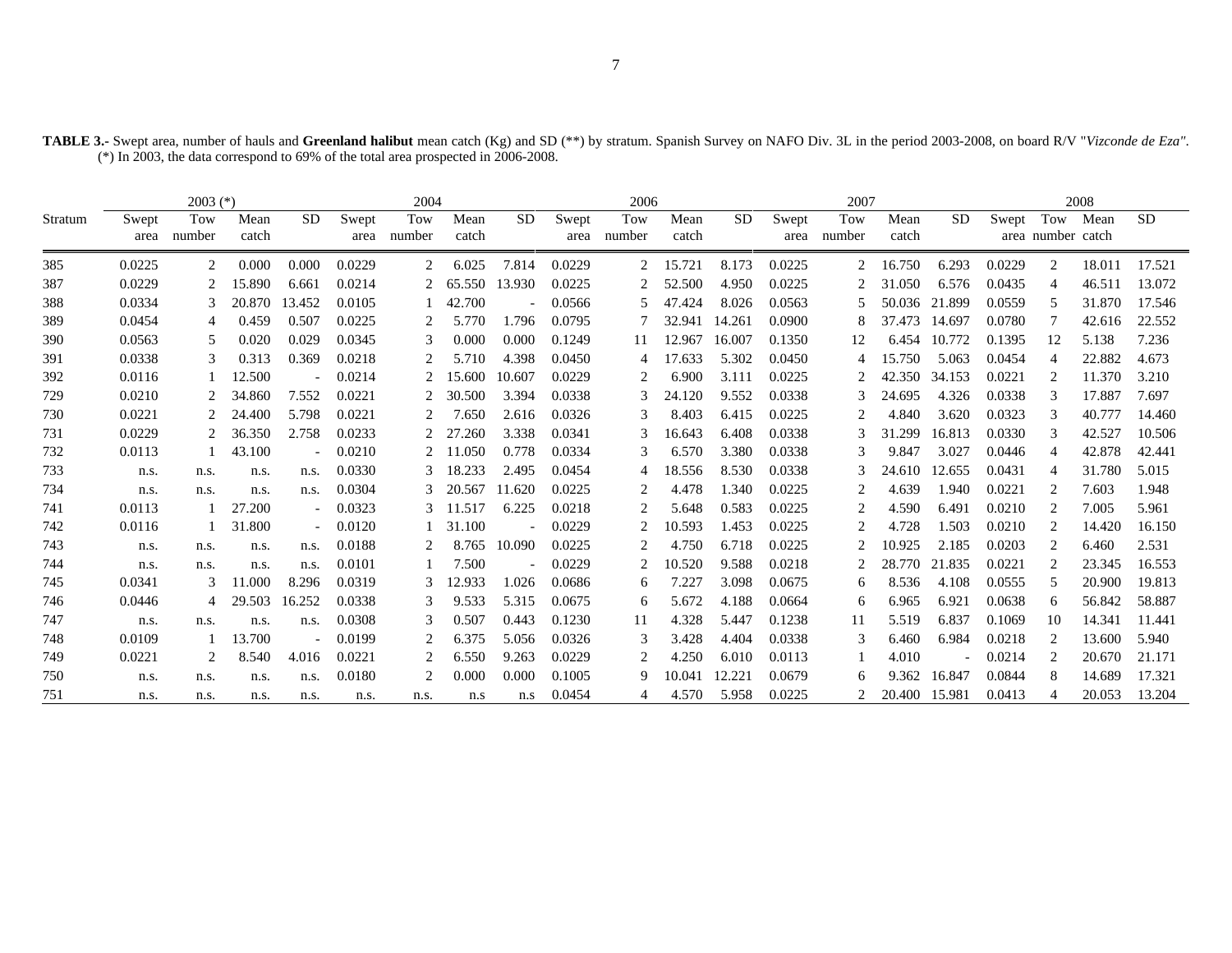|               |          |          | Survey                   |          |           |           |
|---------------|----------|----------|--------------------------|----------|-----------|-----------|
| Stratum       | 2003     | 2004     | 2005                     | 2006     | 2007      | 2008      |
| 385           | 0.00     | 710.95   | $\overline{a}$           | 1855.08  | 1976.50   | 2125.24   |
| 387           | 4067.84  | 16780.80 | ÷,                       | 13440.00 | 7948.80   | 11906.69  |
| 388           | 7450.59  | 15243.90 | $\overline{\phantom{a}}$ | 16930.37 | 17862.78  | 11377.52  |
| 389           | 233.76   | 2936.93  | $\overline{\phantom{0}}$ | 16767.19 | 19073.88  | 21691.69  |
| 390           | 16.30    | 0.00     | $\overline{\phantom{0}}$ | 10567.88 | 5259.74   | 4187.33   |
| 391           | 88.36    | 1610.22  | $\overline{\phantom{0}}$ | 4972.37  | 4441.50   | 6452.72   |
| 392           | 1812.50  | 2262.00  |                          | 1000.50  | 6140.75   | 1648.65   |
| 729           | 6483.96  | 5673.00  | $\overline{\phantom{0}}$ | 4486.32  | 4593.27   | 3326.92   |
| 730           | 4148.00  | 1300.50  | -                        | 1428.57  | 822.80    | 6932.03   |
| 731           | 7851.60  | 5888.16  |                          | 3594.96  | 6760.51   | 9185.76   |
| 732           | 9956.10  | 2552.55  |                          | 1517.67  | 2274.58   | 9904.70   |
| 733           | n.s.     | 4266.60  | $\overline{\phantom{0}}$ | 4342.16  | 5758.74   | 7436.52   |
| 734           | n.s.     | 3146.70  |                          | 685.06   | 709.69    | 1163.18   |
| 741           | 2720.00  | 1151.67  | $\overline{\phantom{a}}$ | 564.75   | 459.00    | 700.50    |
| 742           | 2035.20  | 1990.40  | ÷                        | 677.92   | 302.56    | 922.88    |
| 743           | n.s.     | 447.02   |                          | 242.25   | 557.18    | 329.46    |
| 744           | n.s.     | 495.00   |                          | 694.32   | 1898.82   | 1540.77   |
| 745           | 3828.00  | 4500.80  | -                        | 2514.88  | 2970.59   | 7273.20   |
| 746           | 11564.98 | 3737.07  |                          | 2223.29  | 2730.28   | 22281.93  |
| 747           | n.s.     | 366.83   |                          | 3133.67  | 3995.56   | 10382.88  |
| 748           | 2178.30  | 1013.63  |                          | 545.11   | 1027.14   | 2162.40   |
| 749           | 1076.04  | 825.30   |                          | 535.50   | 505.26    | 2604.42   |
| 750           | n.s.     | 0.00     | ۰                        | 5582.86  | 5205.09   | 8166.95   |
| 751           | n.s.     | n.s.     | $\overline{\phantom{0}}$ | 1046.53  | 4671.60   | 4592.14   |
| <b>TOTAL</b>  | 65511.53 | 76900.01 |                          | 99349.19 | 107946.61 | 158296.49 |
| $\mathcal{Y}$ | 14.64    | 12.29    |                          | 15.32    | 16.64     | 24.40     |
|               |          |          |                          |          |           |           |
| <b>SD</b>     | 1.09     | 0.59     |                          | 0.95     | 1.33      | 2.12      |

**TABLE 4.-** Stratified mean catches (Kg) and SD of **Greenland halibut** by stratum and year (2003- 2008). n.s. means stratum not surveyed. In 2003, the data correspond to 69% of the total area prospected in 2006-2008.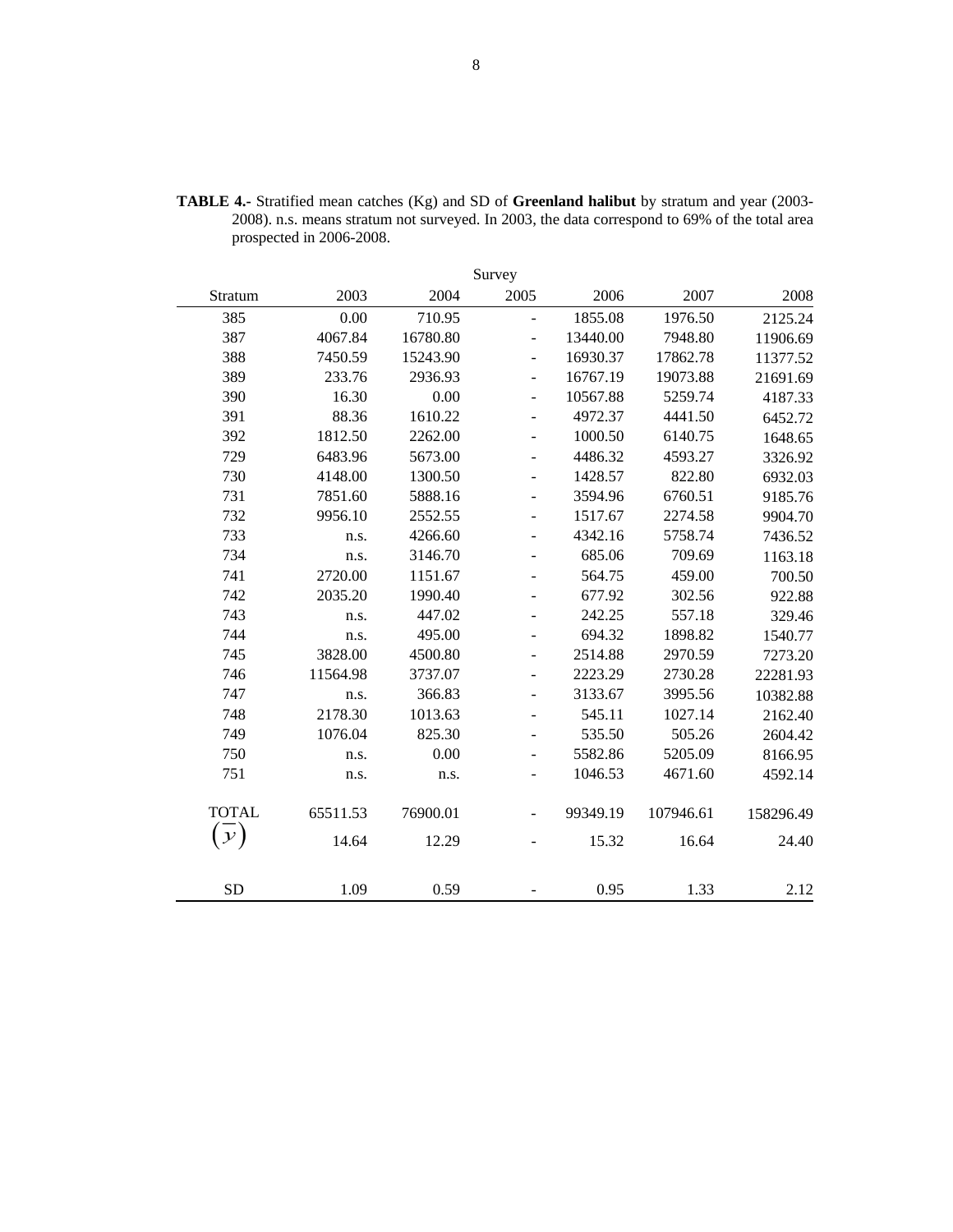|              |                  |                  | Survey        |        |      |       |
|--------------|------------------|------------------|---------------|--------|------|-------|
| Stratum      | 2003             | 2004             | 2005          | 2006   | 2007 | 2008  |
| 385          | $\boldsymbol{0}$ | 62               | $\frac{1}{2}$ | 162    | 176  | 186   |
| 387          | 356              | 1570             |               | 1195   | 707  | 1095  |
| 388          | 670              | 1452             |               | 1495   | 1588 | 1018  |
| 389          | 21               | 261              |               | 1476   | 1695 | 1947  |
| 390          | $\mathbf{1}$     | $\boldsymbol{0}$ |               | 931    | 468  | 360   |
| 391          | $\,8\,$          | 148              |               | 442    | 395  | 569   |
| 392          | 156              | 212              |               | 87     | 546  | 149   |
| 729          | 618              | 513              |               | 399    | 408  | 296   |
| 730          | 375              | 118              |               | 131    | 73   | 645   |
| 731          | 686              | 507              |               | 316    | 601  | 835   |
| 732          | 885              | 243              |               | 136    | 202  | 888   |
| 733          | n.s.             | 388              |               | 383    | 512  | 690   |
| 734          | n.s.             | 311              |               | 61     | 63   | 105   |
| 741          | 242              | 107              |               | 52     | 41   | 67    |
| 742          | 175              | 166              |               | 59     | 27   | 88    |
| 743          | n.s.             | 48               |               | $22\,$ | 50   | 33    |
| 744          | n.s.             | 49               |               | 61     | 175  | 139   |
| 745          | 337              | 424              |               | 220    | 264  | 655   |
| 746          | 1037             | 332              |               | 198    | 247  | 2097  |
| 747          | n.s.             | 36               |               | 280    | 355  | 971   |
| 748          | 200              | 102              |               | 50     | 91   | 199   |
| 749          | 97               | 75               |               | 47     | 45   | 244   |
| 750          | n.s.             | $\boldsymbol{0}$ |               | 500    | 460  | 774   |
| 751          | n.s.             | n.s.             |               | 92     | 415  | 445   |
| <b>TOTAL</b> | 5863             | 7121             |               | 8795   | 9603 | 14494 |
| SD           | 445              | 325              |               | 551    | 769  | 1223  |

**TABLE 5.-** Survey estimates (by the swept area method) of **Greenland halibut** biomass (t.) and SD by stratum and year in NAFO Div. 3L (R/V *"Vizconde de Eza"*). n.s. means stratum not surveyed. In 2003: the data correspond to 69% of the total area prospected in 2006-2008.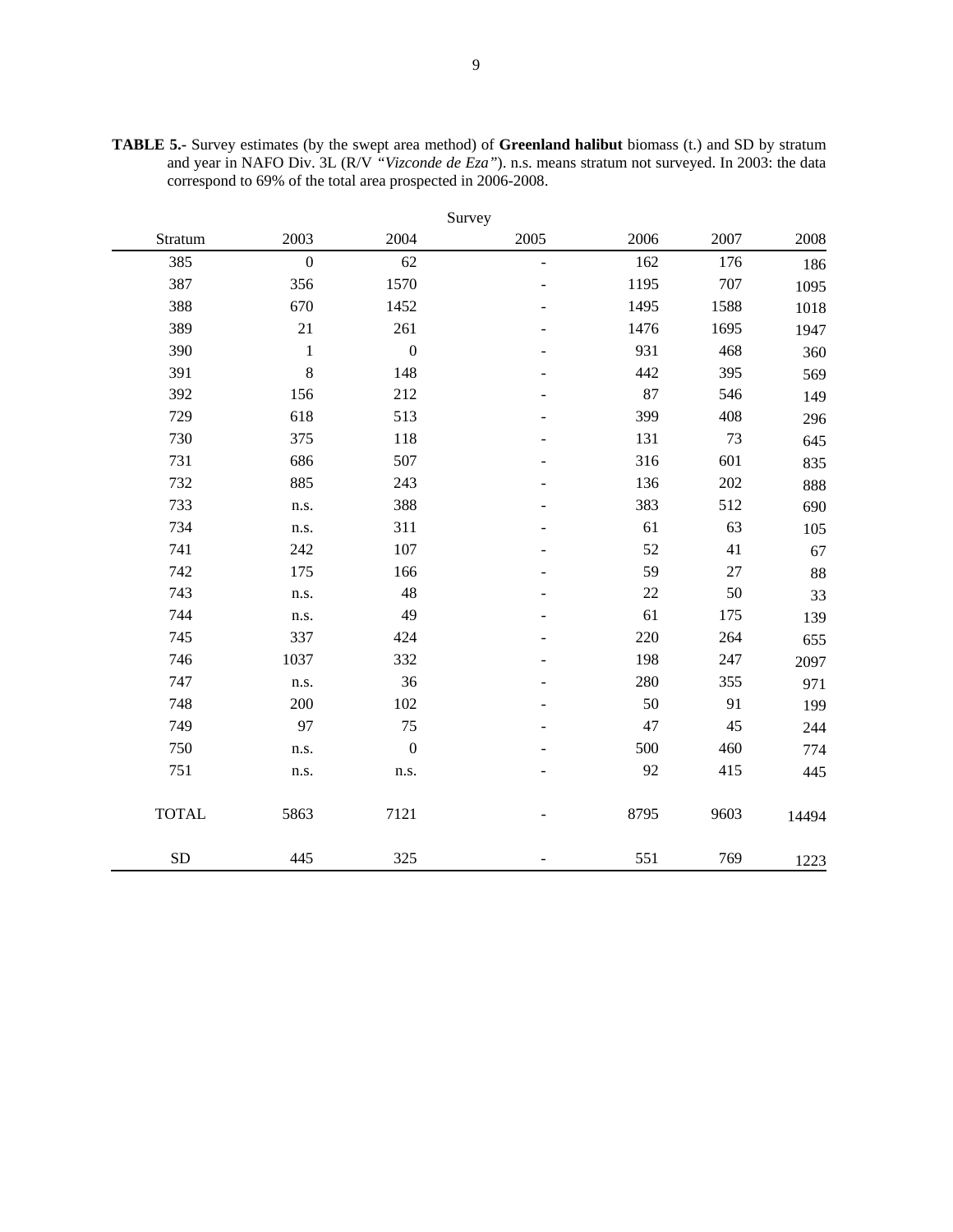|          |       | <b>Greenland halibut</b>        |             |        |          |          | <b>American plaice</b>  |      |        |          |          | <b>Witch flounder</b>   |     |        |
|----------|-------|---------------------------------|-------------|--------|----------|----------|-------------------------|------|--------|----------|----------|-------------------------|-----|--------|
| Year Sex |       | L-W Equations                   | $\mathbf N$ | $r^2$  |          | Year Sex | L-W Equations           | N    | $r^2$  |          | Year Sex | L-W Equations           | N   | $r^2$  |
| 2003     | All   | $W = 0.0020 L^{3.3855}$         | 429         | 0.9897 | 2003     | All      | $W = 0.0018 L^{3.4328}$ | 725  | 0.9873 | 2003     | All      | $W = 0.0019 L^{3.3452}$ | 96  | 0.9883 |
|          | Males | $W = 0.0020 L^{3.3776}$         | 231         | 0.9858 |          | Males    | $W = 0.0025 L^{3.3191}$ | 205  | 0.9813 |          | Males    | $W = 0.0018 L^{3.3564}$ | 39  | 0.9901 |
|          |       | Females $W = 0.0020 L^{3.3914}$ | 198         | 0.9922 |          | Females  | $W = 0.0016 L^{3.4755}$ | 516  | 0.9887 |          | Females  | $W = 0.0018 L^{3.3457}$ | 55  | 0.9861 |
| 2004     | All   | $W = 0.0025 L^{3.3067}$         | 724         | 0.9817 | 2004     | All      | $W = 0.0026 L^{3.4033}$ | 515  | 0.9808 | 2004     | All      | $W = 0.0013 L^{3.4496}$ | 139 | 0.9888 |
|          | Males | $W = 0.0021 L^{3.3591}$         | 335         | 0.9886 |          | Males    | $W = 0.0045 L^{3.1673}$ | 142  | 0.9473 |          | Males    | $W = 0.0009 L^{3.5684}$ | 51  | 0.9796 |
|          |       | Females $W = 0.0030 L^{3.2628}$ | 389         | 0.9769 |          | Females  | $W = 0.0022 L^{3.4001}$ | 373  | 0.9856 |          | Females  | $W = 0.0013 L^{3.4636}$ | 72  | 0.9907 |
| 2006     | All   | $W = 0.0021 L^{3.3631}$         | 1220        | 0.9835 | 2006 All |          | $W = 0.0025 L^{3.3723}$ | 759  | 0.9784 | 2006 All |          | $W = 0.0026 L^{3.2619}$ | 193 | 0.9694 |
|          | Males | $W = 0.0019 L^{3.3863}$         | 583         | 0.9831 |          | Males    | $W = 0.0026 L^{3.3615}$ | 267  | 0.9629 |          | Males    | $W = 0.0046 L^{3.0994}$ | 65  | 0.9630 |
|          |       | Females $W = 0.0023 L^{3.3342}$ | 637         | 0.9835 |          | Females  | $W = 0.0031 L^{3.3146}$ | 486  | 0.9776 |          | Females  | $W = 0.0021 L^{3.3201}$ | 123 | 0.9631 |
| 2007     | All   | $W = 0.0033 L^{3.2385}$         | 1544        | 0.9890 | 2007     | All      | $W = 0.0024 L^{3.3710}$ | 1276 | 0.9873 | 2007     | All      | $W = 0.0023 L^{3.3024}$ | 249 | 0.9776 |
|          | Males | $W = 0.0032 L^{3.2464}$         | 694         | 0.9876 |          | Males    | $W = 0.0026 L^{3.3456}$ | 444  | 0.9734 |          | Males    | $W = 0.0033 L^{3.1948}$ | 106 | 0.9618 |
|          |       | Females $W = 0.0037 L^{3.2183}$ | 842         | 0.9898 |          | Females  | $W = 0.0028 L^{3.3289}$ | 809  | 0.9910 |          | Females  | $W = 0.0025 L^{3.2803}$ | 135 | 0.9880 |
| 2008     | All   | $W = 0.0037 L^{3.2060}$         | 1704        | 0.9900 | 2008     | All      | $W = 0.0044 L^{3.2282}$ | 1196 | 0.9894 | 2008 All |          | $W = 0.0031 L^{3.2244}$ | 381 | 0.9844 |
|          | Males | $W = 0.0036 L^{3.2070}$         | 700         | 0.9890 |          | Males    | $W = 0.0057 L^{3.1501}$ | 386  | 0.9853 |          | Males    | $W = 0.0028 L^{3.2523}$ | 147 | 0.9860 |
|          |       | Females $W = 0.0038 L^{3.2008}$ | 998         | 0.9900 |          | Females  | $W = 0.0042 L^{3.2366}$ | 773  | 0.9931 |          | Females  | $W = 0.0031 L^{3.2241}$ | 210 | 0.9882 |

**Table 6.-** Length-weight relationships in the calculation of biomass, for Division 3L (out ZEE Canada), 2003-2008 for **Greenland halibut, American plaice and witch flounder**. The equation is *Weight=a(Length+0.5)*<sup>b</sup>. To calculate the parameters for the indeterminate individuals, we used the total data (males+females+indeterminate individuals).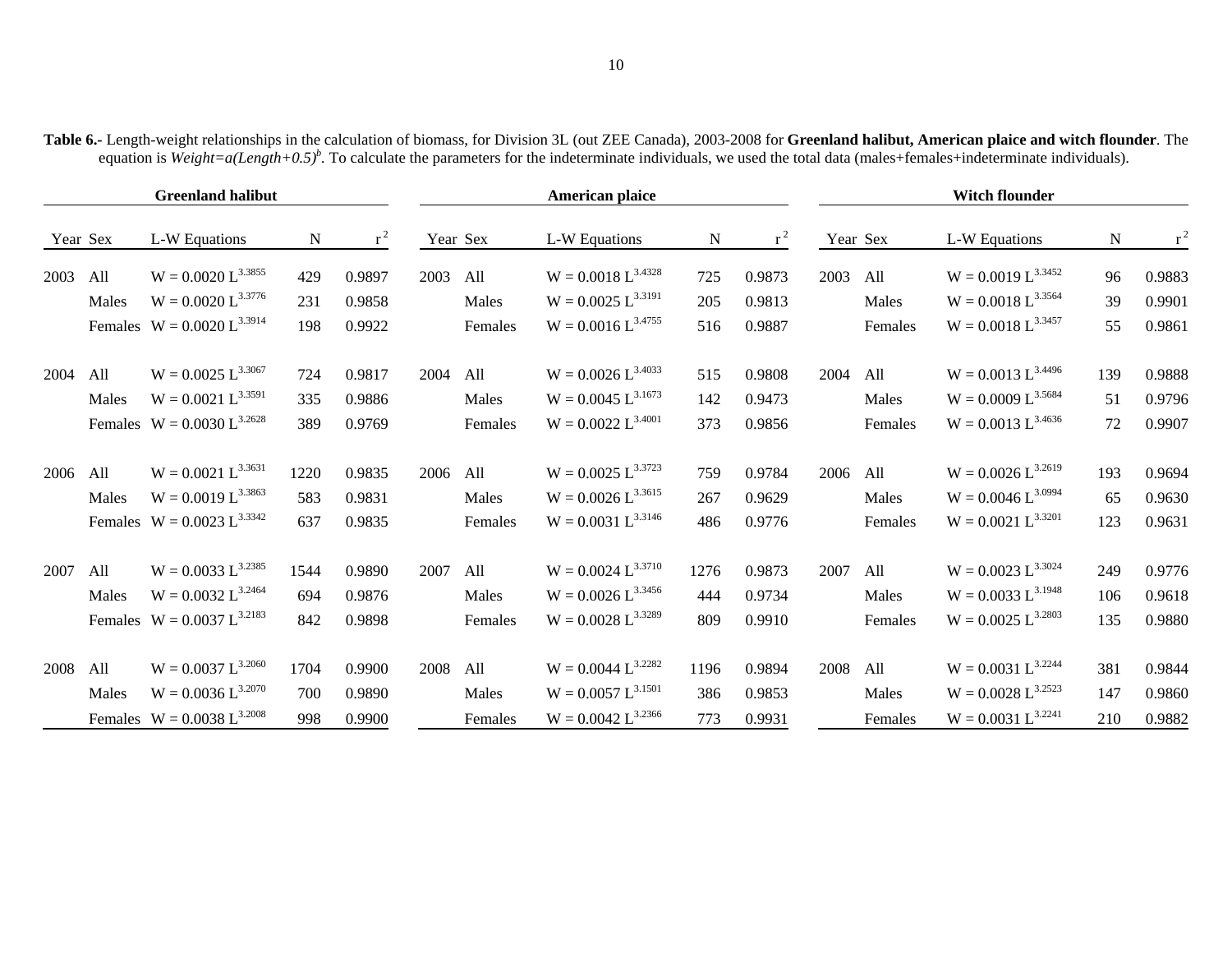**TABLE 7.- Greenland halibut** length distribution per haul mean catches by sex and year. Number per stratified mean catches. Spanish Summer Survey on NAFO 3L: 2003-2008 (R/*V "Vizconde de Eza"*). Indet. means indeterminate. (\*) In 2003, the data correspond to 69% of the total area prospected in 2006-2008. (M – Males; F-Females; I-Indet.;T-Total).

|                |               | $2003$ (*)    |              |                              |              | 2004                      |                      |                                              |                  | 2006 |   |                                              |                                                                                                        | 2007                        |                      |                      |              | 2008                                     |   |        |
|----------------|---------------|---------------|--------------|------------------------------|--------------|---------------------------|----------------------|----------------------------------------------|------------------|------|---|----------------------------------------------|--------------------------------------------------------------------------------------------------------|-----------------------------|----------------------|----------------------|--------------|------------------------------------------|---|--------|
| Lenght (cm.)   | М             | $\mathbf{F}$  | I            | T                            | M            | $\boldsymbol{\mathrm{F}}$ | $\bf{I}$             | T                                            | М                | F    | I | T                                            | M                                                                                                      | $\mathbf F$                 | I                    | T                    | М            | $\boldsymbol{\mathrm{F}}$                | I | T      |
| 6              | 0.00          | 0.00          |              | $0.00\ 0.00$                 | 0.00         |                           | $0.04$ 0.00 0.04     |                                              | 0.00             |      |   | $0.00\ 0.00\ 0.00$                           | 0.00                                                                                                   | $0.00\ 0.00\ 0.00$          |                      |                      | 0.00         | $0.00\ 0.00\ 0.00$                       |   |        |
| 8              | 0.00          | 0.00          |              | $0.00\ 0.00$                 | 0.00         |                           |                      | $0.00\ 0.00\ 0.00$                           | 0.00             |      |   | $0.02$ $0.00$ $0.02$                         | 0.01                                                                                                   | $0.00$ $0.01$ $0.02$        |                      |                      | 0.01         | $0.02$ 0.02 0.05                         |   |        |
| 10             | 0.49          | 0.64          |              | 0.00 1.14                    | 0.00         |                           |                      | $0.04$ 0.00 0.04                             | 0.26             |      |   | 0.08 0.01 0.35                               | 0.16                                                                                                   | $0.16$ 0.06 0.38            |                      |                      | 0.37         | 0.35 0.12 0.85                           |   |        |
| 12             | 1.04          | 1.65          |              | 0.00 2.69                    | 0.49         |                           | 0.68 0.10 1.27       |                                              | 2.12             |      |   | 1.48 0.00 3.60                               | 0.94                                                                                                   |                             | 0.99 0.06 1.99       |                      | 0.93         | 1.14 0.14 2.21                           |   |        |
| 14             | 0.89          | 1.25          |              | 0.00 2.14                    | 1.08         | 1.42 0.00 2.49            |                      |                                              | 2.64             |      |   | 3.18 0.00 5.82                               | 1.09                                                                                                   | 1.47 0.00 2.56              |                      |                      | 0.24         | 0.44 0.05 0.73                           |   |        |
| 16             | 0.03          | 0.03          |              | $0.00\ 0.06$                 | 0.99         | 1.20 0.02 2.22            |                      |                                              | 1.01             |      |   | 1.38 0.00 2.40                               | 0.26                                                                                                   | 0.45 0.00 0.72              |                      |                      | 0.00         | $0.00\ 0.00\ 0.00$                       |   |        |
| 18             | 0.06          | 0.06          |              | 0.00 0.12                    | 0.06         | $0.42$ $0.00$ $0.49$      |                      |                                              | 0.05             |      |   | $0.15$ 0.00 0.19                             | 0.06                                                                                                   | $0.01$ $0.00$ $0.07$        |                      |                      | 0.00         | $0.03$ 0.00 0.03                         |   |        |
| 20             | 0.36          | 0.62          |              | 0.00 0.99                    | 0.01         |                           | $0.02$ 0.00 0.03     |                                              | 0.01             |      |   | $0.01$ $0.00$ $0.02$                         | 0.02                                                                                                   | $0.04$ 0.00 0.06            |                      |                      | 0.04         | $0.13$ 0.00 0.17                         |   |        |
| 22             | 2.07          | 2.63          |              | 0.00 4.71                    | 0.28         | $0.10$ $0.00$ $0.38$      |                      |                                              | 0.01             |      |   | $0.09$ $0.00$ $0.10$                         | 0.19                                                                                                   | $0.04$ 0.00 0.23            |                      |                      | 0.46         | 0.55 0.00 1.01                           |   |        |
| 24             | 3.81          | 3.68          |              | 0.00 7.49                    | 0.95         | 0.33 0.00 1.29            |                      |                                              | 0.16             |      |   | $0.08$ 0.00 0.24                             | 0.43                                                                                                   | $0.45$ 0.00 0.88            |                      |                      | 0.89         | 1.16 0.00 2.05                           |   |        |
| 26             | 3.03          | 2.55          |              | $0.00$ 5.58                  | 1.70         | 0.81 0.00 2.51            |                      |                                              | 0.40             |      |   | 0.35 0.00 0.75                               | 0.60                                                                                                   | 0.69 0.00 1.29              |                      |                      | 0.72         | 1.57 0.00 2.29                           |   |        |
| 28             | 1.44          | 1.85          |              | 0.00 3.29                    | 1.35         | 1.14 0.00 2.49            |                      |                                              | 0.65             |      |   | 0.74 0.00 1.39                               | 0.35                                                                                                   | $0.52$ 0.00 0.88            |                      |                      | 0.27         | $0.67$ 0.00 0.94                         |   |        |
| 30             | 2.21          | 2.13          |              | 0.00 4.35                    | 1.94         |                           | 1.30 0.00 3.24       |                                              | 0.82             |      |   | 0.70 0.00 1.52                               | 0.21                                                                                                   | $0.08$ 0.00 0.29            |                      |                      | 0.23         | $0.21$ $0.00$ $0.44$                     |   |        |
| 32             | 2.60          | 2.52          |              | 0.00 5.12                    | 2.32         | 1.85 0.00 4.16            |                      |                                              | 0.85             |      |   | $0.79$ $0.00$ $1.64$                         | 0.55                                                                                                   | $0.28$ 0.00 0.83            |                      |                      | 0.50         | $0.46$ 0.00 0.96                         |   |        |
| 34             | 2.47          | 1.88          |              | 0.00 4.36                    | 2.22         | 2.11 0.00 4.33            |                      |                                              | 1.54             |      |   | 1.36 0.00 2.90                               | 0.88                                                                                                   | $0.78$ 0.00 1.67            |                      |                      | 0.94         | 0.88 0.00 1.82                           |   |        |
| 36             | 1.55          | 1.43          |              | 0.00 2.98                    | 1.70         | 2.29 0.00 3.99            |                      |                                              | 1.57             |      |   | 1.62 0.00 3.19                               | 1.22                                                                                                   | 1.30 0.00 2.52              |                      |                      | 1.12         | 1.20 0.00 2.32                           |   |        |
| 38             | 1.12          | 1.34          |              | 0.00 2.46                    | 1.34         | 1.75 0.00 3.09            |                      |                                              | 1.26             |      |   | 1.92 0.00 3.18                               | 1.43                                                                                                   | 1.58 0.00 3.01              |                      |                      | 0.97         | 1.24 0.00 2.21                           |   |        |
| 40             | 0.47          | 1.00          |              | 0.00 1.47                    | 0.96         | 1.47 0.00 2.43            |                      |                                              | 1.28             |      |   | 1.72 0.00 2.99                               | 1.32 2.13 0.00 3.45                                                                                    |                             |                      |                      | 1.18         | 1.26 0.00 2.43                           |   |        |
| 42             | 0.40          | 0.81          |              | 0.00 1.21                    | 0.35         | 0.80 0.00 1.15            |                      |                                              | 1.31             |      |   | 1.56 0.00 2.87                               | 1.12 2.05 0.00 3.16                                                                                    |                             |                      |                      | 1.69         | 2.02 0.00 3.71                           |   |        |
| 44             | 0.30          | 0.62          |              | $0.00\ 0.92$                 | 0.26         |                           |                      | $0.67$ 0.00 0.93                             | 0.85             |      |   | 1.69 0.00 2.53                               | 1.02 1.92 0.00 2.94                                                                                    |                             |                      |                      | 1.23         | 2.24 0.00 3.47                           |   |        |
| 46             | 0.08          | 0.25          |              | 0.00 0.33                    | 0.12         |                           |                      | $0.28$ 0.00 0.40                             | 0.48             |      |   | 1.02 0.00 1.50                               | 0.69                                                                                                   | 1.41 0.00 2.10              |                      |                      | 1.16         | 2.06 0.00 3.22                           |   |        |
| 48             | 0.16          | 0.21          |              | 0.00 0.37                    | 0.09         |                           |                      | $0.19$ $0.00$ $0.28$                         | 0.30             |      |   | 0.81 0.00 1.12                               | 0.34                                                                                                   |                             | 1.03 0.00 1.37       |                      | 0.87         | 2.08 0.00 2.95                           |   |        |
| 50             | 0.13          | 0.22          |              | 0.00 0.36                    | 0.08         |                           |                      | $0.08$ 0.00 0.16                             | 0.13             |      |   | $0.42$ 0.00 0.54                             | 0.15                                                                                                   | $0.72$ 0.00 0.87            |                      |                      | 0.42         | 1.62 0.00 2.04                           |   |        |
| 52             | 0.14          | 0.17          |              | 0.00 0.30                    | 0.00         |                           |                      | $0.07$ 0.00 0.07                             | 0.05             |      |   | $0.28$ 0.00 0.33                             |                                                                                                        | 0.16 0.58 0.00 0.74         |                      |                      | 0.29         | 1.30 0.00 1.59                           |   |        |
| 54             | 0.05          | 0.20          |              | $0.00 \quad 0.25$            | 0.05         |                           |                      | $0.07$ 0.00 0.12                             | 0.07             |      |   | $0.17$ $0.00$ $0.24$                         |                                                                                                        | $0.06$ $0.32$ $0.00$ $0.38$ |                      |                      | 0.18         | $0.80$ $0.00$ $0.98$                     |   |        |
| 56             | 0.01          | 0.10          |              | 0.00 0.12                    | 0.02         |                           | $0.03$ 0.00 0.05     |                                              | 0.01             |      |   | $0.07$ $0.00$ $0.08$                         | 0.03                                                                                                   |                             |                      | $0.13$ 0.00 0.16     | 0.15         | $0.43$ 0.00 0.58                         |   |        |
| 58             | 0.03          | 0.02          |              | 0.00 0.05                    | 0.01         |                           | $0.04$ 0.00 0.05     |                                              | 0.03             |      |   | $0.06$ $0.00$ $0.09$                         | 0.03                                                                                                   | $0.06$ $0.00$ $0.09$        |                      |                      | 0.03         | $0.28$ 0.00 0.30                         |   |        |
| 60             | 0.00          | 0.00          |              | $0.00\ 0.00$                 | 0.02         | $0.03$ 0.00 0.05          |                      |                                              | 0.00             |      |   | $0.08$ 0.00 0.08                             | 0.01                                                                                                   |                             |                      | $0.09$ $0.00$ $0.10$ | 0.01         | $0.13$ $0.00$ $0.14$                     |   |        |
| 62             | 0.00          | 0.08          |              | $0.00\ 0.08$                 | 0.00         |                           | $0.01$ $0.00$ $0.01$ |                                              | 0.01             |      |   | $0.02$ 0.00 0.03                             | 0.00                                                                                                   | $0.07$ $0.00$ $0.07$        |                      |                      | 0.02         | $0.06$ $0.00$ $0.08$                     |   |        |
| 64             | 0.02          | 0.04          |              | 0.00 0.07                    | 0.00         |                           | $0.02$ $0.00$ $0.02$ |                                              | 0.00             |      |   | $0.00\ 0.00\ 0.00$                           | 0.00                                                                                                   | $0.00\ 0.00\ 0.00$          |                      |                      | 0.00         | $0.08$ 0.00 0.08                         |   |        |
| 66             | 0.00          | 0.04          |              | 0.00 0.04                    | 0.00         |                           | $0.00\ 0.00\ 0.00$   |                                              | 0.00             |      |   | $0.02$ $0.00$ $0.02$                         | 0.00                                                                                                   |                             | $0.02$ $0.00$ $0.02$ |                      | 0.00         | $0.05$ 0.00 0.05                         |   |        |
| 68             | 0.00          | 0.00          |              | $0.00\ 0.00$                 | 0.00         |                           | $0.04$ 0.00 0.04     |                                              | 0.00             |      |   | $0.02$ $0.00$ $0.02$                         | 0.00                                                                                                   |                             | $0.01$ $0.00$ $0.01$ |                      | 0.00         | $0.02$ $0.00$ $0.02$                     |   |        |
| 70             | 0.00          | 0.01          |              | $0.00\ 0.01$                 | 0.00         |                           |                      | $0.00\ 0.00\ 0.00$                           | 0.00             |      |   | $0.01$ $0.00$ $0.01$                         | 0.00                                                                                                   |                             | $0.01$ $0.00$ $0.01$ |                      | 0.00         | $0.04$ 0.00 0.04                         |   |        |
| 72             | 0.00          | 0.04          |              | 0.00 0.04                    | 0.00         |                           |                      | $0.00\ 0.00\ 0.00$                           | 0.00             |      |   | $0.00\ 0.00\ 0.00$                           | 0.00                                                                                                   |                             | $0.00\ 0.00\ 0.00$   |                      | 0.00         | $0.02$ 0.00 0.02                         |   |        |
| 74             | 0.00          | 0.02          |              | $0.00\ 0.02$                 | 0.00         |                           | $0.04$ 0.00 0.04     |                                              | 0.00             |      |   | $0.01$ $0.00$ $0.01$                         | 0.00                                                                                                   |                             | $0.00\ 0.00\ 0.00$   |                      | 0.00         | $0.03$ 0.00 0.03                         |   |        |
| 76             | 0.00          | 0.00          |              | $0.00\ 0.00$                 | 0.00         |                           | $0.00\ 0.00\ 0.00$   |                                              | 0.00             |      |   | $0.00\ 0.00\ 0.00$                           | 0.00                                                                                                   |                             | $0.02$ $0.00$ $0.02$ |                      | 0.00         | $0.01$ $0.00$ $0.01$                     |   |        |
| 78             | 0.00          | 0.00          |              | $0.00\ 0.00$                 | 0.00         |                           |                      | $0.00\ 0.00\ 0.00$                           | 0.00             |      |   | $0.00\ 0.00\ 0.00$                           | 0.00                                                                                                   |                             | $0.00\ 0.00\ 0.00$   |                      | 0.00         | $0.02$ 0.00 0.02                         |   |        |
| 80             | 0.00          | 0.01          |              | $0.00$ $0.01$                | 0.00         |                           |                      | $0.00\ 0.00\ 0.00$                           | 0.00             |      |   | $0.01$ $0.00$ $0.01$                         | $0.00\,$                                                                                               | $0.01$ $0.00$ $0.01$        |                      |                      | 0.00         | $0.04$ 0.00 0.04                         |   |        |
| 82             | 0.00          | 0.00          |              | $0.00\ 0.00$                 | 0.00         |                           |                      | $0.00\ 0.00\ 0.00$                           | 0.00             |      |   | $0.01$ $0.00$ $0.01$                         | 0.00                                                                                                   |                             |                      | $0.00\ 0.00\ 0.00$   | 0.00         | $0.01$ $0.00$ $0.01$                     |   |        |
| 84             | 0.00          | 0.00          |              | $0.00\ 0.00$<br>$0.00\ 0.00$ | 0.00<br>0.00 |                           |                      | $0.00\;\;0.00\;\;0.00$<br>$0.00\ 0.00\ 0.00$ | 0.00<br>0.00     |      |   | $0.01$ $0.00$ $0.01$<br>$0.01$ $0.00$ $0.01$ | 0.00<br>0.00                                                                                           | $0.00$ $0.00$ $0.00$        |                      | $0.00\ 0.00\ 0.00$   | 0.00<br>0.00 | $0.00\ 0.00\ 0.00$<br>$0.00\ 0.00\ 0.00$ |   |        |
| 86<br>88       | 0.00<br>0.00  | 0.00<br>0.02  |              | $0.00\ 0.02$                 | 0.00         |                           |                      | $0.00\ 0.00\ 0.00$                           | 0.00             |      |   | $0.00\ 0.00\ 0.00$                           | 0.00                                                                                                   | $0.00\ 0.00\ 0.00$          |                      |                      | 0.00         | $0.01$ $0.00$ $0.01$                     |   |        |
| 90             | 0.00          |               |              | $0.00\ 0.00$                 | 0.00         |                           |                      | $0.00\ 0.00\ 0.00$                           | 0.00             |      |   | $0.00\ 0.00\ 0.00$                           | 0.00                                                                                                   |                             |                      | $0.00\ 0.00\ 0.00$   | 0.00         | $0.00\ 0.00\ 0.00$                       |   |        |
| 92             |               | 0.00          |              |                              | 0.00         |                           |                      | $0.00\ 0.00\ 0.00$                           |                  |      |   | $0.00\ 0.00\ 0.00$                           | $0.00\quad 0.00\quad 0.00\quad 0.00$                                                                   |                             |                      |                      | 0.00         |                                          |   |        |
| <b>Total</b>   | 0.00<br>24.98 | 0.00<br>28.14 |              | $0.00\ 0.00$                 |              |                           |                      |                                              | $0.00\,$         |      |   |                                              | 0.00 53.12 18.38 19.32 0.12 37.82 17.90 21.93 0.01 39.84 13.32 19.43 0.14 32.88 14.90 24.67 0.34 39.91 |                             |                      |                      |              | $0.01$ $0.00$ $0.01$                     |   |        |
| Nº Ind.: 920   |               | 1035          | $\mathbf{0}$ | 1955                         | 935          | 985                       | $\overline{4}$       |                                              | 1924 1549 1907 1 |      |   |                                              | 3457 1205 1759 13 2977 1447 2416 37 3900                                                               |                             |                      |                      |              |                                          |   |        |
| Sampled catch: |               |               |              | 585                          |              |                           |                      | 695                                          |                  |      |   | 1397                                         |                                                                                                        |                             |                      | 1533                 |              |                                          |   | 2431   |
| Range:         |               |               |              | 10-88                        |              |                           |                      | $7 - 75$                                     |                  |      |   | $9 - 87$                                     |                                                                                                        |                             |                      | $9 - 80$             |              |                                          |   | $9-92$ |
| Total catch:   |               |               |              | 585                          |              |                           |                      | 695                                          |                  |      |   | 1397                                         |                                                                                                        |                             |                      | 1533                 |              |                                          |   | 2431   |
| Total hauls:   |               |               |              | 40                           |              |                           |                      | 58                                           |                  |      |   | 101                                          |                                                                                                        |                             |                      | 99                   |              |                                          |   | 103    |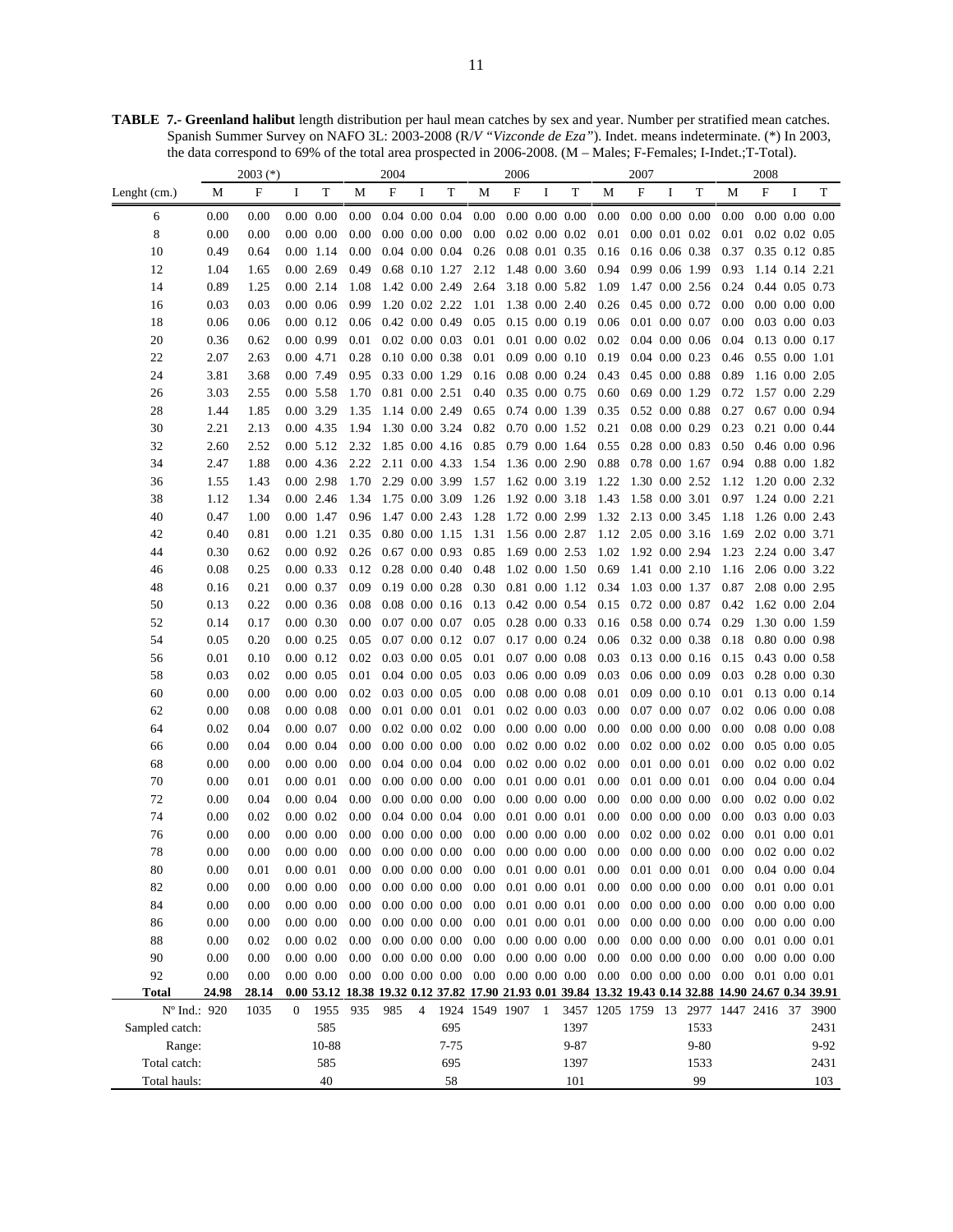|  | TABLE 8.- Swept area, number of hauls and American plaice mean catch (Kg) and SD (**) by stratum. Spanish Survey on NAFO Div. 3L in the period 2003-2008, on board R/V "Vizconde de Eza". |  |  |  |
|--|-------------------------------------------------------------------------------------------------------------------------------------------------------------------------------------------|--|--|--|
|  | (*) In 2003, the data correspond to 69% of the total area prospected in 2006-2008.                                                                                                        |  |  |  |

|         |               | $2003$ (*)    |               |                          |               | 2004           |               |           |               | 2006           |               |           |               | 2007                          |               |                |               | 2008           |               |           |
|---------|---------------|---------------|---------------|--------------------------|---------------|----------------|---------------|-----------|---------------|----------------|---------------|-----------|---------------|-------------------------------|---------------|----------------|---------------|----------------|---------------|-----------|
| Stratum | Swept<br>area | Tow<br>number | Mean<br>catch | <b>SD</b>                | Swept<br>area | Tow<br>number  | Mean<br>catch | <b>SD</b> | Swept<br>area | Tow<br>number  | Mean<br>catch | <b>SD</b> | Swept<br>area | Tow<br>number                 | Mean<br>catch | <b>SD</b>      | Swept<br>area | Tow<br>number  | Mean<br>catch | <b>SD</b> |
| 385     | 0.0225        | 2             | 3.985         | 2.920                    | 0.0229        | 2              | 19.100        | 15.132    | 0.0229        | 2              | 48.530        | 33.757    | 0.0225        | $\overline{c}$                | 31.925        | 7.955          | 0.0229        | $\overline{c}$ | 64.750        | 60.033    |
| 387     | 0.0229        | 2             | 3.850         | 4.031                    | 0.0214        | 2              | 17.810        | 2.814     | 0.0225        | $\overline{c}$ | 6.653         | 5.533     | 0.0225        | 2                             | 7.992         | 2.039          | 0.0435        | $\overline{4}$ | 5.906         | 4.512     |
| 388     | 0.0334        | 3             | 7.317         | 2.249                    | 0.0105        |                | 13.450        |           | 0.0566        | 5              | 7.618         | 2.653     | 0.0563        | 5                             | 8.390         | 2.267          | 0.0559        | 5              | 2.925         | 1.905     |
| 389     | 0.0454        | 4             | 6.455         | 2.150                    | 0.0225        | 2              | 8.950         | 4.073     | 0.0795        |                | 20.584        | 12.793    | 0.0900        | 8                             | 25.475        | 13.677         | 0.0780        |                | 12.982        | 11.014    |
| 390     | 0.0563        | 5             | 1.854         | 1.584                    | 0.0345        | 3              | 27.777        | 14.246    | 0.1249        | 11             | 76.086        | 51.616    | 0.1350        |                               | 69.235        | 50.977         | 0.1395        | 12             | 117.141       | 134.128   |
| 391     | 0.0338        | 3             | 6.207         | 1.670                    | 0.0218        | 2              | 14.890        | 3.125     | 0.0450        | 4              | 10.585        | 9.713     | 0.0450        | 4                             | 37.163        | 30.535         | 0.0454        | $\overline{4}$ | 20.580        | 28.816    |
| 392     | 0.0116        |               | 8.400         |                          | 0.0214        |                | 0.300         | 0.424     | 0.0229        | 2              | 0.000         | 0.000     | 0.0225        |                               | 1.055         | 0.658          | 0.0221        | $\overline{2}$ | 0.000         | 0.000     |
| 729     | 0.0210        |               | 55.190        | 19.643                   | 0.0221        | $\overline{c}$ | 0.150         | 0.212     | 0.0338        | 3              | 0.000         | 0.000     | 0.0338        | 3                             | 0.000         | 0.000          | 0.0338        | 3              | 0.000         | 0.000     |
| 730     | 0.0221        | 2             | 59.000        | 21.779                   | 0.0221        | 2              | 0.000         | 0.000     | 0.0326        | 3              | 0.000         | 0.000     | 0.0225        | 2                             | 0.000         | 0.000          | 0.0323        | 3              | 0.000         | 0.000     |
| 731     | 0.0229        |               | 25.610 11.017 |                          | 0.0233        |                | 1.450         | 2.051     | 0.0341        | 3              | 0.000         | 0.000     | 0.0338        | 3                             | 0.253         | 0.439          | 0.0330        |                | 0.327         | 0.566     |
| 732     | 0.0113        |               | 40.700        |                          | 0.0210        | $\overline{c}$ | 0.000         | 0.000     | 0.0334        | 3              | 0.000         | 0.000     | 0.0338        | 3                             | 0.000         | 0.000          | 0.0446        | $\overline{4}$ | 0.000         | 0.000     |
| 733     | n.s.          | n.s.          | n.s.          | n.s.                     | 0.0330        | 3              | 1.267         | 1.186     | 0.0454        | $\overline{4}$ | 0.000         | 0.000     | 0.0338        | 3                             | 0.320         | 0.554          | 0.0431        | $\overline{4}$ | 0.426         | 0.762     |
| 734     | n.s.          | n.s.          | n.s.          | n.s.                     | 0.0304        | 3              | 0.000         | 0.000     | 0.0225        | $\overline{c}$ | 0.000         | 0.000     | 0.0225        | 2                             | 0.000         | 0.000          | 0.0221        | $\overline{2}$ | 0.066         | 0.093     |
| 741     | 0.0113        |               | 0.000         | $\overline{\phantom{a}}$ | 0.0323        | 3              | 0.000         | 0.000     | 0.0218        | 2              | 0.000         | 0.000     | 0.0225        | 2                             | 0.000         | 0.000          | 0.0210        | 2              | 0.000         | 0.000     |
| 742     | 0.0116        |               | 0.000         |                          | 0.0120        |                | 0.000         |           | 0.0229        | $\overline{c}$ | 0.000         | 0.000     | 0.0225        | $\overline{c}$                | 0.000         | 0.000          | 0.0210        | $\overline{2}$ | 0.000         | 0.000     |
| 743     | n.s.          | n.s.          | n.s.          | n.s.                     | 0.0188        | 2              | 0.000         | 0.000     | 0.0225        | 2              | 0.000         | 0.000     | 0.0225        | 2                             | 0.000         | 0.000          | 0.0203        | 2              | 0.000         | 0.000     |
| 744     | n.s.          | n.s.          | n.s.          | n.s.                     | 0.0101        |                | 0.000         |           | 0.0229        | $\overline{c}$ | 0.000         | 0.000     | 0.0218        | 2                             | 0.000         | 0.000          | 0.0221        | $\mathcal{D}$  | 0.000         | 0.000     |
| 745     | 0.0341        | $\mathcal{R}$ | 0.610         | 0.849                    | 0.0319        | 3              | 0.000         | 0.000     | 0.0686        | 6              | 0.000         | 0.000     | 0.0675        | 6                             | 0.000         | 0.000          | 0.0555        | 5              | 0.000         | 0.000     |
| 746     | 0.0446        | 4             | 0.000         | 0.000                    | 0.0338        | 3              | 0.000         | 0.000     | 0.0675        | 6              | 0.000         | 0.000     | 0.0664        | 6                             | 0.000         | 0.000          | 0.0638        | 6              | 0.000         | 0.000     |
| 747     | n.s.          | n.s.          | n.s.          | n.s.                     | 0.0308        | 3              | 0.000         | 0.000     | 0.1230        | 11             | 0.000         | 0.000     | 0.1238        | 11                            | 0.000         | 0.000          | 0.1069        | 10             | 0.000         | 0.000     |
| 748     | 0.0109        |               | 1.010         |                          | 0.0199        | $\overline{2}$ | 0.000         | 0.000     | 0.0326        | 3              | 0.000         | 0.000     | 0.0338        | 3                             | 0.000         | 0.000          | 0.0218        | 2              | 0.000         | 0.000     |
| 749     | 0.0221        | 2             | 0.000         | 0.000                    | 0.0221        | 2              | 0.000         | 0.000     | 0.0229        | 2              | 0.000         | 0.000     | 0.0113        |                               | 0.000         | $\overline{a}$ | 0.0214        | 2              | 0.000         | 0.000     |
| 750     | n.s.          | n.s.          | n.s.          | n.s.                     | 0.0180        | $\overline{c}$ | 0.000         | 0.000     | 0.1005        | 9              | 0.000         | 0.000     | 0.0679        | 6                             | 0.000         | 0.000          | 0.0844        | 8              | 0.000         | 0.000     |
| 751     | n.s.          | n.s.          | n.s.          | n.s.                     | n.s.          | n.s.           | n.s           | n.s       | 0.0454        |                | 0.000         | 0.000     | 0.0225        | $\mathfrak{D}_{\mathfrak{p}}$ | 0.000         | 0.000          | 0.0413        |                | 0.000         | 0.000     |

$$
(**) SD = \frac{\sum (x_i - \overline{x})}{n - 1}
$$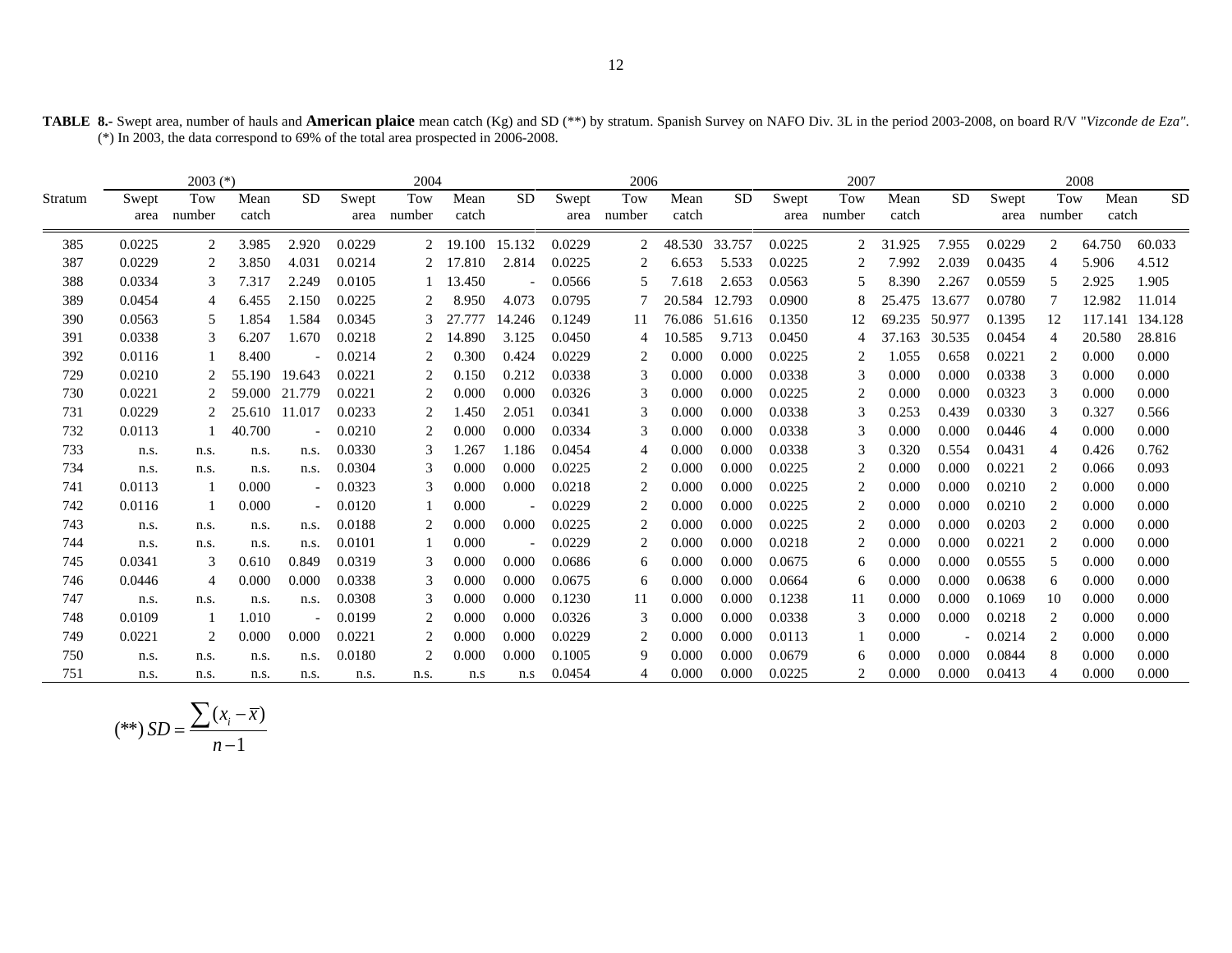|              |          |          | Survey                       |          |          |           |
|--------------|----------|----------|------------------------------|----------|----------|-----------|
| Stratum      | 2003     | 2004     | 2005                         | 2006     | 2007     | 2008      |
| 385          | 470.23   | 2253.80  | L.                           | 5726.54  | 3767.15  | 7640.50   |
| 387          | 985.60   | 4559.36  | $\overline{\phantom{0}}$     | 1703.04  | 2045.95  | 1511.87   |
| 388          | 2612.05  | 4801.65  | $\overline{\phantom{0}}$     | 2719.48  | 2995.09  | 1044.23   |
| 389          | 3285.60  | 4555.55  | ÷,                           | 10477.26 | 12966.65 | 6608.06   |
| 390          | 1511.01  | 22637.98 | $\overline{\phantom{0}}$     | 62010.39 | 56426.39 | 95469.71  |
| 391          | 1750.28  | 4198.98  | $\overline{\phantom{0}}$     | 2984.97  | 10479.83 | 5803.56   |
| 392          | 1218.00  | 43.50    | $\qquad \qquad \blacksquare$ | 0.00     | 152.90   | 0.00      |
| 729          | 10265.34 | 27.90    |                              | 0.00     | 0.00     | 0.00      |
| 730          | 10030.00 | 0.00     |                              | 0.00     | 0.00     | 0.00      |
| 731          | 5531.76  | 313.20   |                              | 0.00     | 54.72    | 70.56     |
| 732          | 9401.70  | 0.00     |                              | 0.00     | 0.00     | 0.00      |
| 733          | n.s      | 296.40   | ۰                            | $0.00\,$ | 74.88    | 99.68     |
| 734          | n.s      | 0.00     |                              | 0.00     | 0.00     | 10.10     |
| 741          | 0.00     | 0.00     |                              | 0.00     | 0.00     | 0.00      |
| 742          | 0.00     | 0.00     |                              | 0.00     | 0.00     | 0.00      |
| 743          | n.s      | 0.00     |                              | 0.00     | 0.00     | 0.00      |
| 744          | n.s      | 0.00     |                              | 0.00     | 0.00     | 0.00      |
| 745          | 212.28   | 0.00     |                              | 0.00     | 0.00     | 0.00      |
| 746          | 0.00     | 0.00     |                              | 0.00     | 0.00     | 0.00      |
| 747          | n.s      | 0.00     |                              | 0.00     | 0.00     | 0.00      |
| 748          | 160.59   | 0.00     |                              | 0.00     | 0.00     | 0.00      |
| 749          | 0.00     | 0.00     |                              | 0.00     | 0.00     | 0.00      |
| 750          | n.s      | 0.00     |                              | 0.00     | 0.00     | 0.00      |
| 751          | n.s      | n.s      |                              | 0.00     | 0.00     | 0.00      |
| <b>TOTAL</b> | 47434.44 | 43688.32 |                              | 85621.68 | 88963.55 | 118258.27 |
|              | 10.60    | 6.98     |                              | 13.20    | 13.71    | 18.23     |
| <b>SD</b>    | 0.95     | 1.12     |                              | 2.06     | 2.00     | 4.98      |

**TABLE 9.-** Stratified mean catches (Kg) and SD of **American plaice** by stratum and year (2003- 2008). n.s. means stratum not surveyed. In 2003, the data correspond to 69% of the total area prospected in 2006-2008.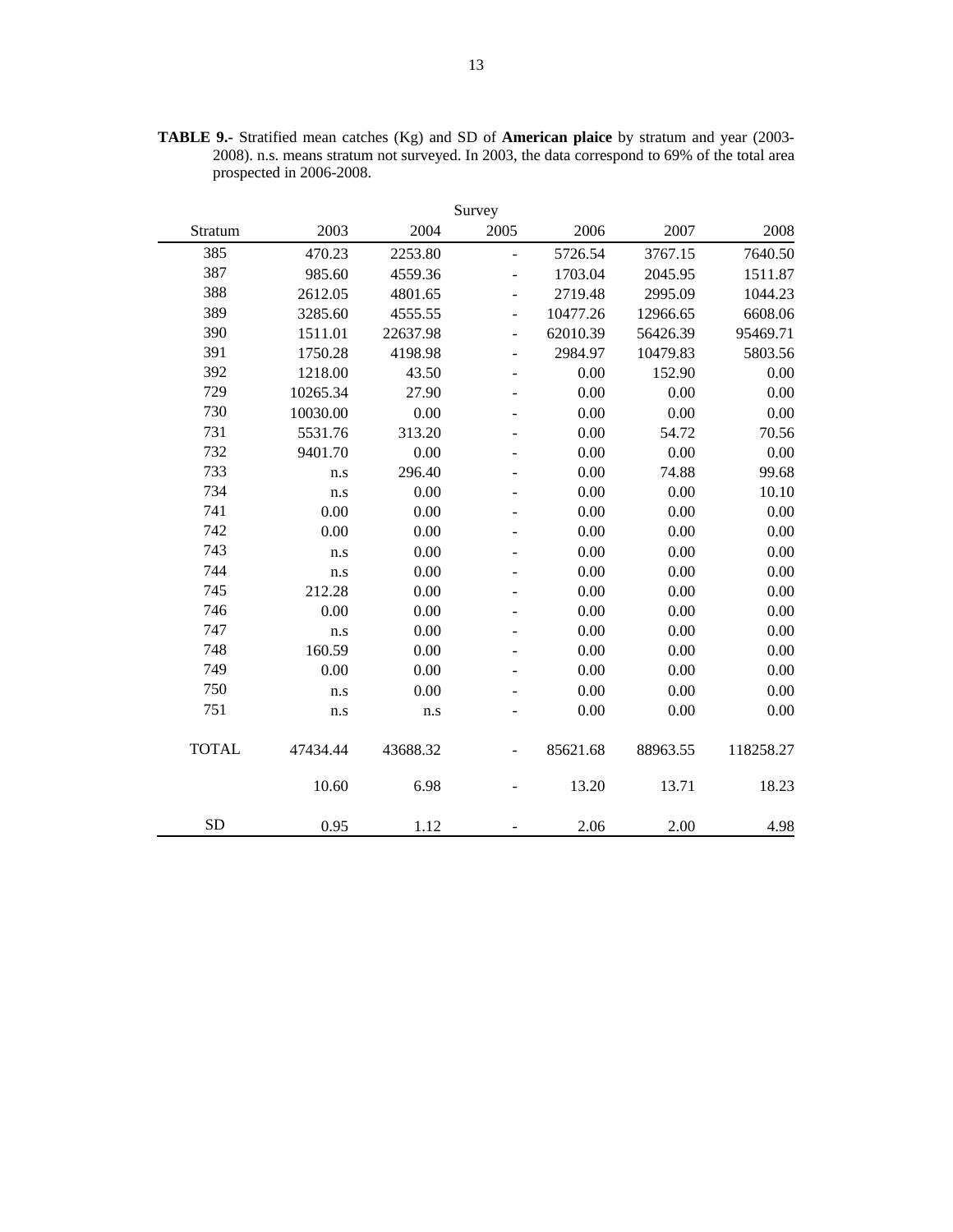| <b>TABLE 10.-</b> Survey estimates (by the swept area method) of <b>American plaice</b> biomass (t.) and SD by stratum |  |  |
|------------------------------------------------------------------------------------------------------------------------|--|--|
| and year in NAFO Div. 3L (R/V "Vizconde de Eza"). n.s. means stratum not surveyed. In 2003: the data                   |  |  |
| correspond to 69% of the total area prospected in 2006-2008.                                                           |  |  |

|              |                  |                  | Survey |                  |                  |                  |
|--------------|------------------|------------------|--------|------------------|------------------|------------------|
| Stratum      | 2003             | 2004             | 2005   | 2006             | 2007             | 2008             |
| 385          | 42               | 197              | L.     | 501              | 335              | 668              |
| 387          | 86               | 427              |        | 151              | 182              | 139              |
| 388          | 235              | 457              |        | 240              | 266              | 93               |
| 389          | 290              | 405              |        | 923              | 1153             | 593              |
| 390          | 134              | 1969             |        | 5462             | 5016             | 8212             |
| 391          | 156              | 386              |        | 265              | 932              | 512              |
| 392          | 105              | $\overline{4}$   |        | $\boldsymbol{0}$ | 14               | $\boldsymbol{0}$ |
| 729          | 978              | 3                |        | $\boldsymbol{0}$ | $\boldsymbol{0}$ | $\boldsymbol{0}$ |
| 730          | 907              | $\boldsymbol{0}$ |        | $\boldsymbol{0}$ | $\boldsymbol{0}$ | $\boldsymbol{0}$ |
| 731          | 484              | 27               |        | $\boldsymbol{0}$ | 5                | $\sqrt{6}$       |
| 732          | 836              | $\boldsymbol{0}$ |        | $\boldsymbol{0}$ | $\boldsymbol{0}$ | $\boldsymbol{0}$ |
| 733          | n.s              | 27               |        | $\mathbf{0}$     | $\tau$           | 9                |
| 734          | n.s              | $\boldsymbol{0}$ |        | $\boldsymbol{0}$ | $\boldsymbol{0}$ | $\mathbf{1}$     |
| 741          | $\boldsymbol{0}$ | $\boldsymbol{0}$ |        | $\boldsymbol{0}$ | $\boldsymbol{0}$ | $\boldsymbol{0}$ |
| 742          | $\boldsymbol{0}$ | $\boldsymbol{0}$ |        | $\boldsymbol{0}$ | $\boldsymbol{0}$ | $\boldsymbol{0}$ |
| 743          | n.s              | $\boldsymbol{0}$ |        | $\boldsymbol{0}$ | $\boldsymbol{0}$ | $\boldsymbol{0}$ |
| 744          | n.s              | $\boldsymbol{0}$ |        | $\boldsymbol{0}$ | $\boldsymbol{0}$ | $\boldsymbol{0}$ |
| 745          | 19               | $\boldsymbol{0}$ |        | $\boldsymbol{0}$ | $\boldsymbol{0}$ | $\boldsymbol{0}$ |
| 746          | $\boldsymbol{0}$ | $\boldsymbol{0}$ |        | $\mathbf{0}$     | $\overline{0}$   | $\boldsymbol{0}$ |
| 747          | n.s              | $\boldsymbol{0}$ |        | $\boldsymbol{0}$ | $\boldsymbol{0}$ | $\boldsymbol{0}$ |
| 748          | 15               | $\boldsymbol{0}$ |        | $\boldsymbol{0}$ | $\boldsymbol{0}$ | $\boldsymbol{0}$ |
| 749          | $\boldsymbol{0}$ | $\boldsymbol{0}$ |        | $\boldsymbol{0}$ | $\boldsymbol{0}$ | $\boldsymbol{0}$ |
| 750          | n.s              | $\boldsymbol{0}$ |        | $\boldsymbol{0}$ | $\boldsymbol{0}$ | $\boldsymbol{0}$ |
| 751          | n.s              | $\rm n.s$        |        | $\boldsymbol{0}$ | $\boldsymbol{0}$ | $\boldsymbol{0}$ |
| <b>TOTAL</b> | 4284             | 3901             |        | 7542             | 7908             | 10234            |
| ${\rm SD}$   | 362              | 626              |        | 1150             | 1156             | 2805             |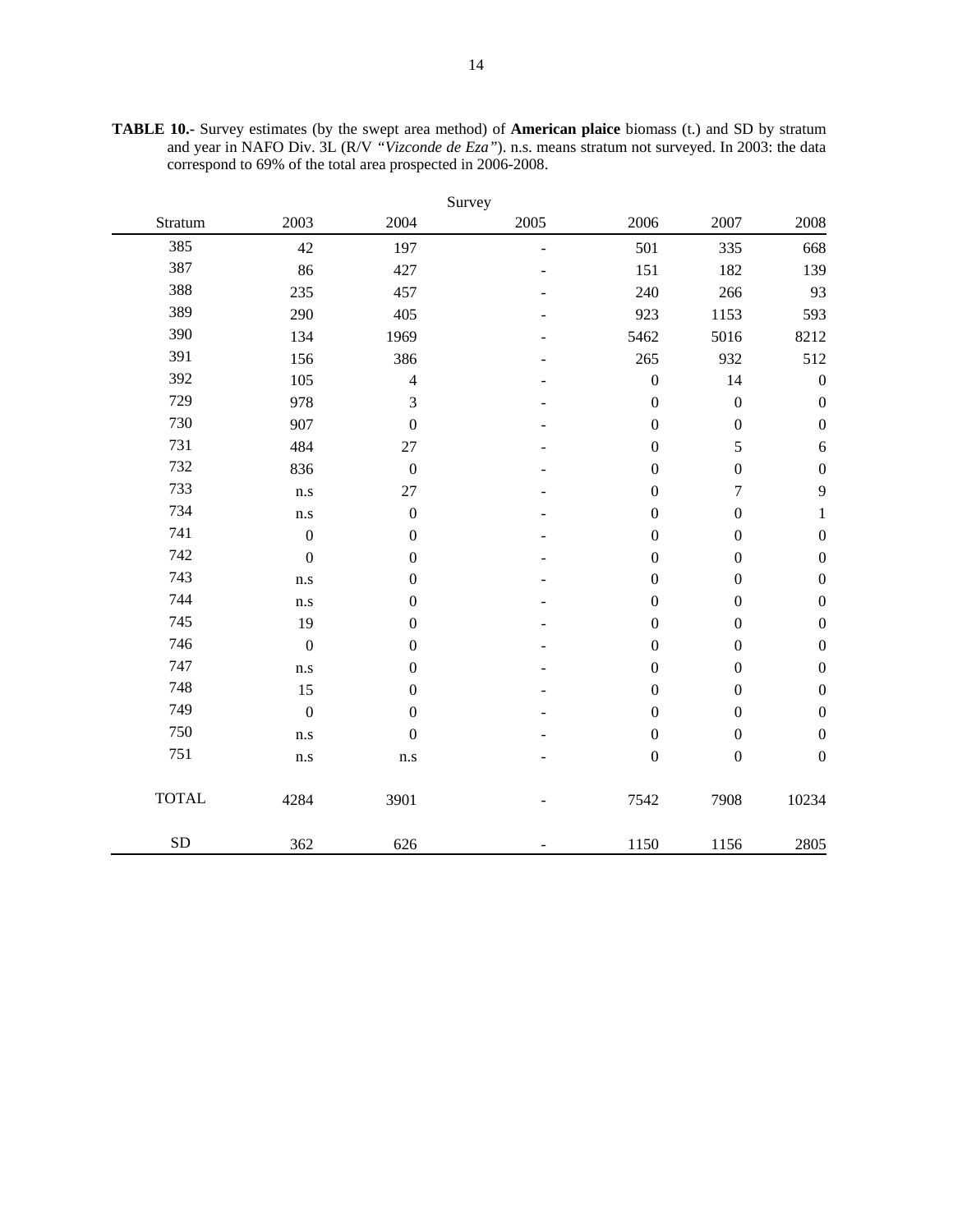**TABLE 11.- American plaice** length distribution per haul mean catches by sex and year. Number per stratified mean catches. Spanish Summer Survey on NAFO 3L: 2003-2008 (R/*V "Vizconde de Eza"*). Indet. means indeterminate. (\*) In 2003, the data correspond to 69% of the total area prospected in 2006-2008. (M – Males; F-Females; I-Indet.;T-Total).

|                | $2003$ (*) |       |   |                   |  | 2004                          |    |           | 2006 |                                                                                                  |  |                   |                                                                                                      | 2007                 |  |                      |      | 2008                 |    |                    |
|----------------|------------|-------|---|-------------------|--|-------------------------------|----|-----------|------|--------------------------------------------------------------------------------------------------|--|-------------------|------------------------------------------------------------------------------------------------------|----------------------|--|----------------------|------|----------------------|----|--------------------|
| Lenght $(cm.)$ |            |       |   |                   |  |                               |    |           |      |                                                                                                  |  |                   |                                                                                                      |                      |  |                      |      |                      |    |                    |
| 2              | 0.00       | 0.00  |   |                   |  |                               |    |           |      | $0.00\quad 0.00\quad 0.00\quad 0.00\quad 0.00\quad 0.00\quad 0.02\quad 0.00\quad 0.00\quad 0.02$ |  |                   | 0.00                                                                                                 | $0.00\ 0.00\ 0.00$   |  |                      | 0.00 | $0.00\ 0.00\ 0.00$   |    |                    |
| 4              | 0.00       | 0.00  |   | $0.00\ 0.00$      |  |                               |    |           |      | $0.00$ $0.00$ $0.00$ $0.00$ $0.10$ $0.00$ $0.00$ $0.10$                                          |  |                   | 0.00                                                                                                 |                      |  | $0.00$ $0.02$ $0.02$ | 0.00 | $0.00\ 0.00\ 0.00$   |    |                    |
| 6              | 0.00       | 0.03  |   | $0.07$ 0.10       |  | $0.05$ $0.00$ $0.00$ $0.05$   |    |           |      | $0.02$ $0.02$ $0.29$ $0.33$                                                                      |  |                   | 0.02                                                                                                 |                      |  | $0.00$ $1.10$ $1.12$ | 0.00 | $0.00$ 0.76 0.76     |    |                    |
| 8              | 0.24       | 0.19  |   |                   |  |                               |    |           |      | 0.04 0.47 0.04 0.00 0.06 0.10 0.23 0.10 1.28 1.62                                                |  |                   | 0.06                                                                                                 |                      |  | $0.02$ 0.73 0.82     | 0.01 | 0.02 0.87 0.90       |    |                    |
| 10             | 0.15       | 0.32  |   |                   |  |                               |    |           |      | 0.04 0.50 0.09 0.09 0.19 0.37 0.07 0.05 0.02 0.14                                                |  |                   | 0.36                                                                                                 |                      |  | 0.33 0.03 0.72       | 0.55 | 0.39 0.05 0.99       |    |                    |
| 12             | 0.55       | 0.70  |   |                   |  |                               |    |           |      | 0.00 1.26 0.03 0.42 0.06 0.52 1.10 1.39 0.00 2.49                                                |  |                   | 2.67                                                                                                 |                      |  | 2.75 0.00 5.43       | 3.49 | 3.58 0.06 7.13       |    |                    |
| 14             | 0.43       | 1.06  |   |                   |  |                               |    |           |      | 0.00 1.50 0.65 0.56 0.31 1.52 1.87 2.18 0.00 4.05                                                |  |                   | 2.16                                                                                                 |                      |  | 2.08 0.00 4.24       | 1.95 | 2.05 0.00 4.00       |    |                    |
| 16             | 1.28       | 3.08  |   |                   |  |                               |    |           |      | 0.00 4.36 0.62 0.81 0.00 1.43 0.56 0.80 0.00 1.36                                                |  |                   | 1.14                                                                                                 |                      |  | 1.79 0.00 2.93       | 0.86 | 1.36 0.00 2.22       |    |                    |
| 18             | 1.16       | 3.38  |   |                   |  |                               |    |           |      | 0.00 4.53 0.59 1.37 0.00 1.96 0.34 0.63 0.00 0.97                                                |  |                   | 1.72                                                                                                 |                      |  | 3.00 0.00 4.72       | 1.45 | 2.22 0.00 3.67       |    |                    |
| 20             | 0.97       | 3.38  |   |                   |  | 0.00 4.35 0.43 2.85 0.00 3.29 |    |           |      | 0.42 0.60 0.00 1.03                                                                              |  |                   | 1.19                                                                                                 |                      |  | 2.15 0.00 3.34       | 0.92 | 2.03 0.00 2.94       |    |                    |
| 22             | 0.49       | 3.34  |   | 0.00 3.83 0.71    |  | 4.01                          |    | 0.00 4.73 |      | 0.66 1.06 0.00 1.72                                                                              |  |                   | 0.52                                                                                                 | 1.28 0.00            |  | 1.80                 | 0.94 | 2.10 0.00 3.04       |    |                    |
| 24             | 0.41       | 2.34  |   |                   |  | 0.00 2.75 0.88 4.92 0.00 5.79 |    |           |      | 0.56 1.28 0.00 1.85                                                                              |  |                   | 0.68                                                                                                 |                      |  | 1.36 0.00 2.04       | 1.12 | 1.96 0.00 3.08       |    |                    |
| 26             | 0.21       | 1.55  |   |                   |  |                               |    |           |      | 0.00 1.76 0.32 3.80 0.00 4.12 0.47 1.47 0.02 1.96                                                |  |                   | 0.63                                                                                                 |                      |  | 1.50 0.00 2.13       | 0.94 |                      |    | 1.68 0.00 2.62     |
| 28             | 0.18       | 1.08  |   |                   |  |                               |    |           |      | 0.00 1.26 0.34 2.16 0.00 2.50 0.48 2.43 0.00 2.91                                                |  |                   | 0.53                                                                                                 |                      |  | 1.52 0.00 2.05       | 0.75 | 1.70                 |    | $0.00\;\;2.46$     |
| 30             | 0.33       | 0.86  |   |                   |  |                               |    |           |      | 0.00 1.20 0.06 0.94 0.00 1.00 0.35 2.95 0.00 3.30                                                |  |                   | 0.29                                                                                                 |                      |  | 1.65 0.00 1.94       | 0.56 | 1.26 0.00 1.81       |    |                    |
| 32             | 0.39       | 0.51  |   |                   |  |                               |    |           |      | 0.00 0.90 0.04 0.55 0.00 0.59 0.34 2.59 0.00 2.93                                                |  |                   | 0.18                                                                                                 |                      |  | 2.14 0.00 2.32       | 0.62 | 1.00 0.00 1.63       |    |                    |
| 34             | 0.43       | 0.90  |   |                   |  |                               |    |           |      | 0.00 1.33 0.04 0.45 0.00 0.49 0.20 2.57 0.00 2.77                                                |  |                   | 0.16                                                                                                 | 2.87 0.00 3.03       |  |                      | 0.46 | 0.83 0.00 1.30       |    |                    |
| 36             | 0.29       | 1.35  |   | $0.00 \quad 1.64$ |  | $0.00 \quad 0.51$             |    |           |      | 0.00 0.51 0.20 1.90 0.00 2.10                                                                    |  |                   | 0.20                                                                                                 |                      |  | 2.45 0.00 2.65       | 0.44 | 1.45 0.00 1.89       |    |                    |
| 38             | 0.19       | 2.03  |   |                   |  |                               |    |           |      | 0.00 2.22 0.00 0.47 0.00 0.47 0.09 1.15 0.00 1.24                                                |  |                   | 0.08                                                                                                 |                      |  | 2.29 0.00 2.38       | 0.35 | 1.89 0.00 2.23       |    |                    |
| 40             | 0.06       | 2.07  |   |                   |  |                               |    |           |      | 0.00 2.13 0.12 0.68 0.00 0.80 0.02 0.74 0.00 0.75                                                |  |                   | 0.04                                                                                                 |                      |  | 1.83 0.00 1.88       | 0.12 | 2.43 0.00 2.55       |    |                    |
| 42             | 0.07       | 1.78  |   |                   |  |                               |    |           |      | 0.00 1.85 0.00 0.70 0.00 0.70 0.01 0.74 0.00 0.76                                                |  |                   | 0.00                                                                                                 |                      |  | 1.23 0.00 1.23       | 0.07 | 2.41 0.00 2.48       |    |                    |
| 44             | 0.07       | 1.51  |   |                   |  |                               |    |           |      | 0.00 1.58 0.00 0.43 0.00 0.43 0.02 1.00                                                          |  | 0.00 1.02         | 0.01                                                                                                 | 0.90 0.00 0.91       |  |                      | 0.00 | 1.88 0.00 1.88       |    |                    |
| 46             | 0.02       | 0.83  |   |                   |  |                               |    |           |      | 0.00 0.85 0.00 0.62 0.00 0.62 0.02 1.01 0.00 1.03                                                |  |                   | 0.02                                                                                                 | $0.74$ $0.00$ $0.77$ |  |                      | 0.00 | 1.59 0.00 1.59       |    |                    |
| 48             | 0.00       | 0.32  |   |                   |  |                               |    |           |      | 0.00 0.32 0.00 0.20 0.00 0.20 0.03 1.11 0.00 1.15                                                |  |                   | 0.00                                                                                                 | 0.57 0.00 0.57       |  |                      | 0.00 | 1.09 0.00 1.09       |    |                    |
| 50             | 0.00       | 0.36  |   |                   |  |                               |    |           |      | 0.00 0.36 0.00 0.17 0.00 0.17 0.02 0.50                                                          |  | $0.00 \quad 0.52$ | 0.02                                                                                                 | $0.60$ $0.00$ $0.63$ |  |                      | 0.00 | 0.83 0.00 0.83       |    |                    |
| 52             | 0.00       | 0.07  |   |                   |  |                               |    |           |      | $0.00$ $0.07$ $0.00$ $0.02$ $0.00$ $0.02$ $0.00$ $0.50$ $0.00$ $0.50$                            |  |                   | 0.01                                                                                                 |                      |  | 0.35 0.00 0.36       | 0.00 | $0.66$ $0.00$ $0.66$ |    |                    |
| 54             | 0.00       | 0.04  |   |                   |  |                               |    |           |      | 0.00 0.04 0.00 0.02 0.00 0.02 0.00 0.15 0.00 0.15                                                |  |                   | 0.00                                                                                                 | 0.23 0.00 0.23       |  |                      | 0.00 | 0.34 0.00 0.34       |    |                    |
| 56             | 0.00       | 0.00  |   | $0.00\ 0.00$      |  |                               |    |           |      | $0.00$ $0.02$ $0.00$ $0.02$ $0.00$ $0.07$ $0.00$ $0.07$                                          |  |                   | 0.00                                                                                                 | $0.09$ $0.00$ $0.09$ |  |                      | 0.00 | $0.04$ $0.00$ $0.04$ |    |                    |
| 58             | 0.00       | 0.00  |   | $0.00\ 0.00$      |  |                               |    |           |      | $0.00$ $0.00$ $0.00$ $0.00$ $0.00$ $0.00$ $0.02$ $0.00$ $0.02$                                   |  |                   | 0.00                                                                                                 |                      |  | $0.10$ $0.00$ $0.10$ | 0.00 | $0.04$ $0.00$ $0.04$ |    |                    |
| 60             | 0.00       | 0.00  |   | $0.00\ 0.00$      |  |                               |    |           |      | $0.00\quad 0.00\quad 0.00\quad 0.00\quad 0.00\quad 0.01\quad 0.00\quad 0.01$                     |  |                   | 0.00                                                                                                 | 0.01 0.00            |  | 0.01                 | 0.00 | $0.04$ $0.00$ $0.04$ |    |                    |
| 62             | 0.00       | 0.00  |   |                   |  |                               |    |           |      | $0.00\quad 0.00\quad 0.00\quad 0.00\quad 0.00\quad 0.00\quad 0.00\quad 0.00\quad 0.00\quad 0.00$ |  |                   | 0.00                                                                                                 | $0.02$ $0.00$ $0.02$ |  |                      | 0.00 |                      |    | $0.00\ 0.00\ 0.00$ |
|                |            |       |   |                   |  |                               |    |           |      |                                                                                                  |  |                   |                                                                                                      |                      |  |                      |      |                      |    |                    |
| Total          | 7.95       | 33.07 |   |                   |  |                               |    |           |      |                                                                                                  |  |                   | 0.14 41.16 5.02 26.77 0.62 32.41 8.20 29.04 1.62 38.86 12.72 35.86 1.88 50.46 15.61 36.88 1.75 54.24 |                      |  |                      |      |                      |    |                    |
|                |            |       |   |                   |  |                               |    |           |      |                                                                                                  |  |                   |                                                                                                      |                      |  |                      |      |                      |    |                    |
| N° samples:    |            |       |   | 30                |  |                               |    | 17        |      |                                                                                                  |  | 31                |                                                                                                      |                      |  | 37                   |      |                      |    | 37                 |
| N° Ind.: 333   |            | 1297  | 5 | 1635 178          |  | 846                           | 10 |           |      |                                                                                                  |  |                   | 1034 704 2441 136 3281 1129 3116 179 4424                                                            |                      |  |                      | 924  | 2383                 | 98 | 3405               |
| Sampled catch: |            |       |   | 423               |  |                               |    | 226       |      |                                                                                                  |  | 1172              |                                                                                                      |                      |  | 1309                 |      |                      |    | 1749               |
| Range:         |            |       |   | $6 - 54$          |  |                               |    | $7 - 57$  |      |                                                                                                  |  | $3 - 60$          |                                                                                                      |                      |  | $4 - 63$             |      |                      |    | $6 - 61$           |
| Total catch:   |            |       |   | 423               |  |                               |    | 226       |      |                                                                                                  |  | 1172              |                                                                                                      |                      |  | 1309                 |      |                      |    | 1749               |
| Total hauls:   |            |       |   | 40                |  |                               |    | 58        |      |                                                                                                  |  | 101               |                                                                                                      |                      |  | 99                   |      |                      |    | 103                |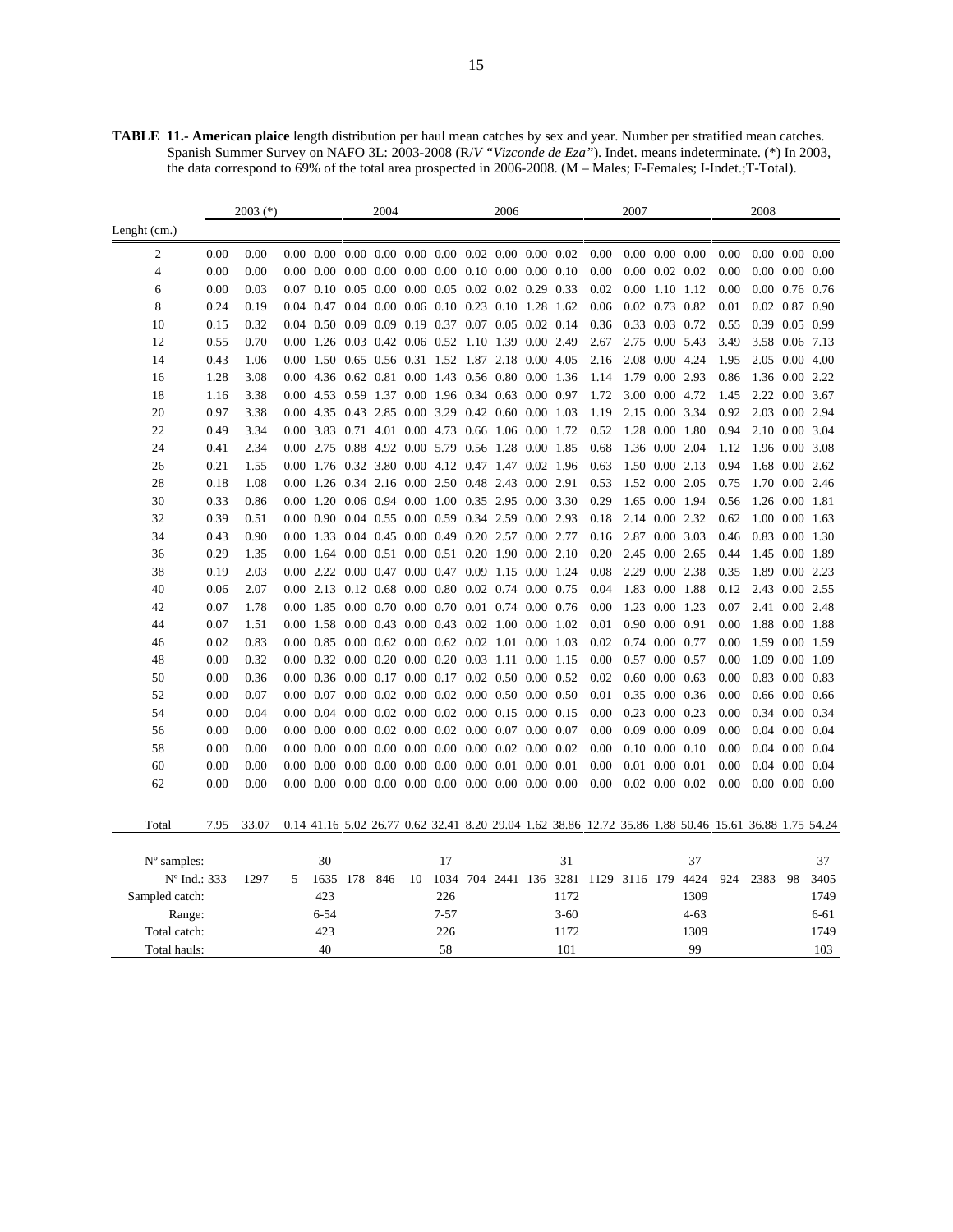| <b>TABLE 12.-</b> Swept area, number of hauls and <b>witch flounder</b> mean catch (Kg) and SD (**) by stratum. Spanish Survey on NAFO Div. 3L in the period 2003-2008, on board R/V "Vizconde de Eza". |  |  |  |
|---------------------------------------------------------------------------------------------------------------------------------------------------------------------------------------------------------|--|--|--|
| (*) In 2003, the data correspond to 69% of the total area prospected in 2006-2008.                                                                                                                      |  |  |  |

|         |        | $2003$ (*) |          |           |           | 2004   |       |           |           | 2006   |       |       |              | 2007   |       |           |              |                   | 2008  |           |
|---------|--------|------------|----------|-----------|-----------|--------|-------|-----------|-----------|--------|-------|-------|--------------|--------|-------|-----------|--------------|-------------------|-------|-----------|
| Stratum | Swept  | Tow        | Mean     | <b>SD</b> | Swept     | Tow    | Mean  | <b>SD</b> | Swept     | Tow    | Mean  | SD.   | Swept        | Tow    | Mean  | <b>SD</b> | Swept        | Tow               | Mean  | <b>SD</b> |
|         | area   | number     | catch    |           | area      | number | catch |           | area      | number | catch |       | area         | number | catch |           |              | area number catch |       |           |
| 385     | 0.0225 | 2          | 0.000    | 0.000     | 0.0229    | 2      | 0.000 | 0.000     | 0.0229    | 2      | 0.240 | 0.339 | 0.0225       | 2      | 0.000 | 0.000     | 0.0229       | $\mathfrak{D}$    | 0.000 | 0.000     |
| 387     | 0.0229 | 2          | 0.260    | 0.368     | 0.0214    | 2      | 2.650 | 2.263     | 0.0225    | 2      | 3.434 | 2.996 | 0.0225       | 2      | .300  | 1.399     | 0.0435       | 4                 | 3.040 | 1.153     |
| 388     | 0.0334 | 3          | 0.159    | 0.122     | 0.0105    |        | 4.327 |           | $-0.0566$ | 5      | 0.876 | 0.480 | 0.0563       | 5      | .492  | $.300 -$  | 0.0559       |                   | 1.830 | 2.034     |
| 389     | 0.0454 | 4          | 0.013    | 0.019     | 0.0225    |        | 0.093 | 0.131     | 0.0795    |        | 0.284 | 0.372 | 0.0900       | 8      | 0.001 | 0.002     | 0.0780       |                   | 0.184 | 0.262     |
| 390     | 0.0563 |            | 0.000    | 0.000     | 0.0345    | 3      | 0.000 | 0.000     | 0.1249    | 11     | 0.079 | 0.185 | 0.1350       | 12     | 0.000 | 0.000     | 0.1395       | 12                | 0.105 | 0.246     |
| 391     | 0.0338 | 3          | 0.000    | 0.000     | 0.0218    | 2      | 0.000 | 0.000     | 0.0450    |        | 0.388 | 0.775 | 0.0450       | 4      | 0.102 |           | 0.204 0.0454 | 4                 | 1.003 | 1.551     |
| 392     | 0.0116 |            | 0.008    |           | $-0.0214$ |        | 0.004 | 0.006     | 0.0229    |        | 0.195 | 0.276 | 0.0225       |        | 1.175 | 1.300     | 0.0221       |                   | 1.694 | 2.336     |
| 729     | 0.0210 |            | 0.785    | 1.110     | 0.0221    |        | 2.310 | 0.820     | 0.0338    | 3      | 1.450 | 1.422 | 0.0338       |        | 4.823 | 3.341     | 0.0338       |                   | 2.770 | 3.289     |
| 730     | 0.0221 | 2          | 5.105    | 4.052     | 0.0221    | 2      | 1.885 | 2.666     | 0.0326    | 3      | 0.460 | 0.797 | 0.0225       | 2      | 0.000 | 0.000     | 0.0323       | 3                 | 0.743 | 1.287     |
| 731     | 0.0229 | 2          | 1.815    | 0.969     | 0.0233    |        | 3.765 | 3.373     | 0.0341    |        | 3.395 | 2.651 | 0.0338       |        | 3.854 |           | 4.324 0.0330 |                   | 3.445 | 1.075     |
| 732     | 0.0113 |            | 7.150    |           | $-0.0210$ |        | 2.150 | 1.131     | 0.0334    | 3      | 1.367 | 1.623 | 0.0338       |        | 0.317 | 0.548     | 0.0446       | 4                 | 2.056 | 1.827     |
| 733     | n.s.   | n.s.       | n.s.     | n.s.      | 0.0330    | 3      | 2.489 | 2.543     | 0.0454    |        | 6.706 | 9.359 | 0.0338       |        | 2.052 | 2.218     | 0.0431       | 4                 | 5.530 | 4.719     |
| 734     | n.s.   | n.s.       | n.s.     | n.s.      | 0.0304    | 3      | 0.000 | 0.000     | 0.0225    | 2      | 0.190 | 0.269 | 0.0225       | 2      | 0.066 | 0.093     | 0.0221       | $\mathcal{D}$     | 0.200 | 0.283     |
| 741     | 0.0113 |            | $\theta$ |           | $-0.0323$ | 3      | 0.003 | 0.003     | 0.0218    |        | 0.000 | 0.000 | 0.0225       |        | 0.000 | 0.000     | 0.0210       |                   | 0.000 | 0.000     |
| 742     | 0.0116 |            | $\theta$ |           | 0.0120    |        | 0.000 |           | $-0.0229$ |        | 0.000 | 0.000 | 0.0225       | 2      | 0.000 | 0.000     | 0.0210       | 2                 | 0.000 | 0.000     |
| 743     | n.s.   | n.s.       | n.s.     | n.s.      | 0.0188    | 2      | 0.000 | 0.000     | 0.0225    | 2      | 0.000 | 0.000 | 0.0225       | 2      | 0.000 | 0.000     | 0.0203       | $\mathfrak{D}$    | 0.000 | 0.000     |
| 744     | n.s.   | n.s.       | n.s.     | n.s.      | 0.0101    |        | 0.000 |           | 0.0229    |        | 0.000 | 0.000 | 0.0218       |        | 0.000 | 0.000     | 0.0221       |                   | 0.000 | 0.000     |
| 745     | 0.0341 | 3          | 0.377    | 0.635     | 0.0319    | 3      | 0.000 | 0.000     | 0.0686    | 6      | 0.000 | 0.000 | 0.0675       | 6      | 0.002 | 0.004     | 0.0555       |                   | 0.000 | 0.000     |
| 746     | 0.0446 | 4          | 0.000    | 0.000     | 0.0338    | 3      | 0.000 | 0.000     | 0.0675    | 6      | 0.000 | 0.000 | 0.0664       | 6      | 0.000 | 0.000     | 0.0638       | 6                 | 0.000 | 0.000     |
| 747     | n.s.   | n.s.       | n.s.     | n.s.      | 0.0308    | 3      | 0.007 | 0.012     | 0.1230    | 11     | 0.000 | 0.000 | 0.1238       | 11     | 0.000 | 0.000     | 0.1069       | 10                | 0.000 | 0.000     |
| 748     | 0.0109 |            | 0.000    |           | $-0.0199$ |        | 0.002 | 0.003     | 0.0326    |        | 0.021 |       | 0.036 0.0338 |        | 0.000 | 0.000     | 0.0218       |                   | 0.000 | 0.000     |
| 749     | 0.0221 |            | 0.000    | 0.000     | 0.0221    | 2      | 0.000 | 0.000     | 0.0229    |        | 0.000 | 0.000 | 0.0113       |        | 0.000 |           | $-0.0214$    |                   | 0.000 | 0.000     |
| 750     | n.s.   | n.s.       | n.s.     | n.s.      | 0.0180    | 2      | 0.000 | 0.000     | 0.1005    | 9      | 0.000 | 0.000 | 0.0679       | 6      | 0.000 | 0.000     | 0.0844       | 8                 | 0.000 | 0.000     |
| 751     | n.s.   | n.s.       | n.s.     | n.s.      | n.s.      | n.s.   | n.s.  | n.s.      | 0.0454    |        | 0.000 |       | 0.000 0.0225 |        | 0.000 |           | 0.000 0.0413 |                   | 0.000 | 0.000     |

$$
(**) SD = \frac{\sum (x_i - \overline{x})}{n-1}
$$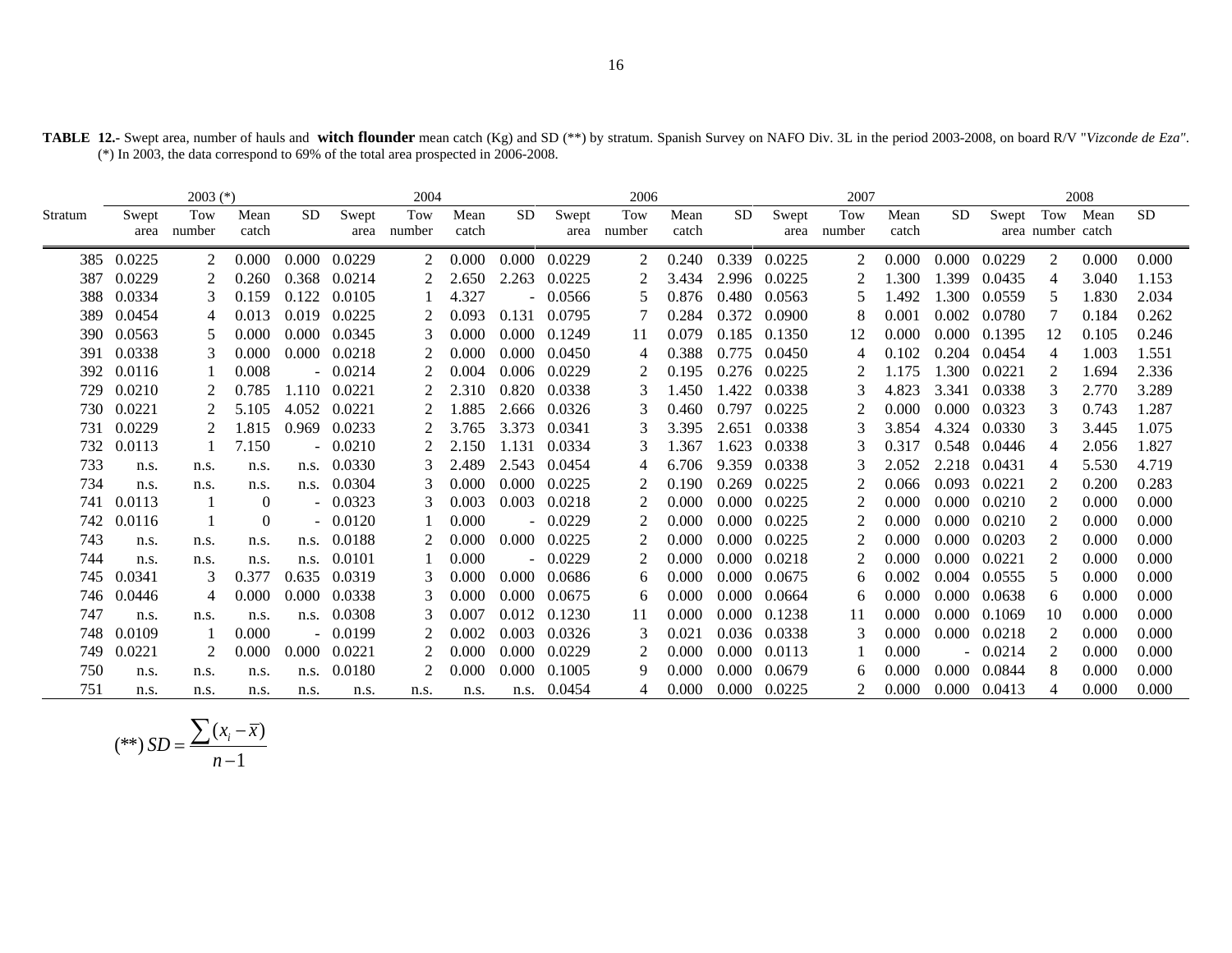| Survey       |         |         |                |         |         |         |  |  |  |  |  |  |  |
|--------------|---------|---------|----------------|---------|---------|---------|--|--|--|--|--|--|--|
| Stratum      | 2003    | 2004    | 2005           | 2006    | 2007    | 2008    |  |  |  |  |  |  |  |
| 385          | 0.00    | 0.00    | $\overline{a}$ | 28.32   | 0.00    | 0.00    |  |  |  |  |  |  |  |
| 387          | 66.56   | 678.40  |                | 878.98  | 332.67  | 778.18  |  |  |  |  |  |  |  |
| 388          | 56.88   | 1544.74 |                | 312.80  | 532.50  | 653.38  |  |  |  |  |  |  |  |
| 389          | 6.36    | 47.08   | -              | 144.34  | 0.38    | 93.58   |  |  |  |  |  |  |  |
| 390          | 0.00    | 0.00    |                | 64.46   | 0.00    | 85.58   |  |  |  |  |  |  |  |
| 391          | 0.00    | 0.00    |                | 109.28  | 28.69   | 282.71  |  |  |  |  |  |  |  |
| 392          | 1.16    | 0.58    | $\overline{a}$ | 28.28   | 170.30  | 245.56  |  |  |  |  |  |  |  |
| 729          | 146.01  | 429.66  | -              | 269.70  | 897.14  | 515.22  |  |  |  |  |  |  |  |
| 730          | 867.85  | 320.45  | -              | 78.20   | 0.00    | 126.37  |  |  |  |  |  |  |  |
| 731          | 392.04  | 813.24  | -              | 733.32  | 832.46  | 744.12  |  |  |  |  |  |  |  |
| 732          | 1651.65 | 496.65  |                | 315.70  | 73.15   | 474.94  |  |  |  |  |  |  |  |
| 733          | n.s     | 582.50  | $\overline{a}$ | 1569.26 | 480.17  | 1293.90 |  |  |  |  |  |  |  |
| 734          | n.s     | 0.00    | -              | 29.07   | 10.02   | 30.60   |  |  |  |  |  |  |  |
| 741          | 0.00    | 0.27    | $\overline{a}$ | 0.00    | 0.00    | 0.00    |  |  |  |  |  |  |  |
| 742          | 0.00    | 0.00    |                | 0.00    | 0.00    | 0.00    |  |  |  |  |  |  |  |
| 743          | n.s     | 0.00    |                | 0.00    | 0.00    | 0.00    |  |  |  |  |  |  |  |
| 744          | n.s     | 0.00    |                | 0.00    | 0.00    | 0.00    |  |  |  |  |  |  |  |
| 745          | 131.08  | 0.00    |                | 0.00    | 0.58    | 0.00    |  |  |  |  |  |  |  |
| 746          | 0.00    | 0.00    |                | 0.00    | 0.00    | 0.00    |  |  |  |  |  |  |  |
| 747          | n.s     | 4.83    | -              | 0.00    | 0.00    | 0.00    |  |  |  |  |  |  |  |
| 748          | 0.00    | 0.32    |                | 3.34    | 0.00    | 0.00    |  |  |  |  |  |  |  |
| 749          | 0.00    | 0.00    |                | 0.00    | 0.00    | 0.00    |  |  |  |  |  |  |  |
| 750          | n.s     | 0.00    |                | 0.00    | 0.00    | 0.00    |  |  |  |  |  |  |  |
| 751          | n.s     | n.s     |                | 0.00    | 0.00    | 0.00    |  |  |  |  |  |  |  |
| <b>TOTAL</b> | 3319.59 | 4918.72 |                | 4565.04 | 3358.07 | 5324.12 |  |  |  |  |  |  |  |
|              | 0.74    | 0.79    |                | 0.70    | 0.52    | 0.82    |  |  |  |  |  |  |  |
| <b>SD</b>    | 0.12    | 0.13    |                | 0.20    | 0.12    | 0.13    |  |  |  |  |  |  |  |

**TABLE 13.-** Stratified mean catches (Kg) and SD of **witch flounder** by stratum and year (2003- 2008). n.s. means stratum not surveyed. In 2003, the data correspond to 69% of the total area prospected in 2006-2008.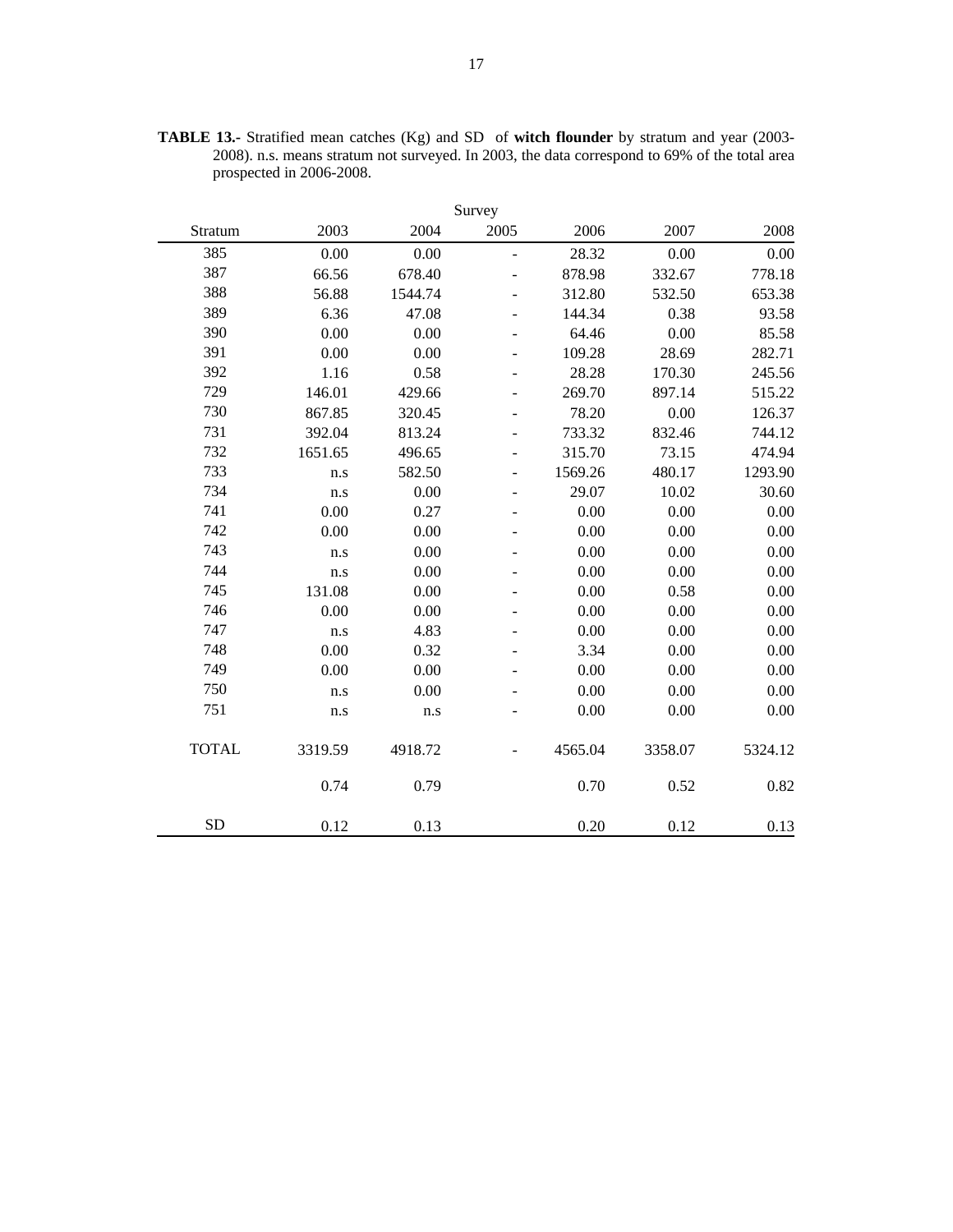**TABLE 14.-** Survey estimates (by the swept area method) of **witch flounder** biomass (t.) and SD by stratum and year in NAFO Div. 3L (R/V *"Vizconde de Eza"*). n.s. means stratum not surveyed. In 2003: the data correspond to 69% of the total area prospected in 2006-2008.

|              | Survey           |                  |      |                  |                  |                  |  |  |  |  |  |  |  |  |
|--------------|------------------|------------------|------|------------------|------------------|------------------|--|--|--|--|--|--|--|--|
| Stratum      | 2003             | 2004             | 2005 | 2006             | 2007             | 2008             |  |  |  |  |  |  |  |  |
| 385          | $\boldsymbol{0}$ | $\boldsymbol{0}$ | ÷,   | $\sqrt{2}$       | $\boldsymbol{0}$ | $\boldsymbol{0}$ |  |  |  |  |  |  |  |  |
| 387          | 6                | 63               |      | 78               | 30               | $72\,$           |  |  |  |  |  |  |  |  |
| 388          | 5                | 147              |      | 28               | 47               | 58               |  |  |  |  |  |  |  |  |
| 389          | $\mathbf{1}$     | $\overline{4}$   |      | 13               | $\boldsymbol{0}$ | $\,8\,$          |  |  |  |  |  |  |  |  |
| 390          | $\boldsymbol{0}$ | $\boldsymbol{0}$ |      | 6                | $\boldsymbol{0}$ | $\boldsymbol{7}$ |  |  |  |  |  |  |  |  |
| 391          | $\boldsymbol{0}$ | $\boldsymbol{0}$ |      | 10               | 3                | 25               |  |  |  |  |  |  |  |  |
| 392          | $\boldsymbol{0}$ | $\boldsymbol{0}$ |      | $\sqrt{2}$       | 15               | $22\,$           |  |  |  |  |  |  |  |  |
| 729          | 14               | 39               |      | 24               | 80               | 46               |  |  |  |  |  |  |  |  |
| 730          | 78               | 29               |      | $\tau$           | $\boldsymbol{0}$ | $12\,$           |  |  |  |  |  |  |  |  |
| 731          | 34               | $70\,$           |      | 64               | 74               | 68               |  |  |  |  |  |  |  |  |
| 732          | 147              | 47               |      | 28               | $\tau$           | 43               |  |  |  |  |  |  |  |  |
| 733          | n.s              | 53               |      | 138              | 43               | $120\,$          |  |  |  |  |  |  |  |  |
| 734          | n.s              | $\boldsymbol{0}$ |      | $\mathfrak{Z}$   | $\mathbf{1}$     | $\mathfrak{Z}$   |  |  |  |  |  |  |  |  |
| 741          | $\boldsymbol{0}$ | $\boldsymbol{0}$ |      | $\boldsymbol{0}$ | $\boldsymbol{0}$ | $\boldsymbol{0}$ |  |  |  |  |  |  |  |  |
| 742          | $\boldsymbol{0}$ | $\boldsymbol{0}$ |      | $\boldsymbol{0}$ | $\boldsymbol{0}$ | $\boldsymbol{0}$ |  |  |  |  |  |  |  |  |
| 743          | n.s              | $\boldsymbol{0}$ |      | $\boldsymbol{0}$ | $\boldsymbol{0}$ | $\boldsymbol{0}$ |  |  |  |  |  |  |  |  |
| 744          | n.s              | $\boldsymbol{0}$ |      | $\boldsymbol{0}$ | $\boldsymbol{0}$ | $\boldsymbol{0}$ |  |  |  |  |  |  |  |  |
| 745          | 12               | $\boldsymbol{0}$ |      | $\boldsymbol{0}$ | $\boldsymbol{0}$ | $\boldsymbol{0}$ |  |  |  |  |  |  |  |  |
| 746          | $\boldsymbol{0}$ | $\boldsymbol{0}$ |      | $\boldsymbol{0}$ | $\boldsymbol{0}$ | $\boldsymbol{0}$ |  |  |  |  |  |  |  |  |
| 747          | n.s              | $\boldsymbol{0}$ |      | $\boldsymbol{0}$ | $\boldsymbol{0}$ | $\boldsymbol{0}$ |  |  |  |  |  |  |  |  |
| 748          | $\boldsymbol{0}$ | $\boldsymbol{0}$ |      | $\boldsymbol{0}$ | $\boldsymbol{0}$ | $\boldsymbol{0}$ |  |  |  |  |  |  |  |  |
| 749          | $\boldsymbol{0}$ | $\boldsymbol{0}$ |      | $\boldsymbol{0}$ | $\boldsymbol{0}$ | $\boldsymbol{0}$ |  |  |  |  |  |  |  |  |
| 750          | n.s              | $\boldsymbol{0}$ |      | $\boldsymbol{0}$ | $\boldsymbol{0}$ | $\boldsymbol{0}$ |  |  |  |  |  |  |  |  |
| 751          | n.s              | $\rm n.s$        |      | $\boldsymbol{0}$ | $\boldsymbol{0}$ | $\boldsymbol{0}$ |  |  |  |  |  |  |  |  |
| <b>TOTAL</b> | 297              | 453              |      | 404              | 298              | 483              |  |  |  |  |  |  |  |  |
| ${\rm SD}$   | 51               | 75               |      | 116              | $71\,$           | 80               |  |  |  |  |  |  |  |  |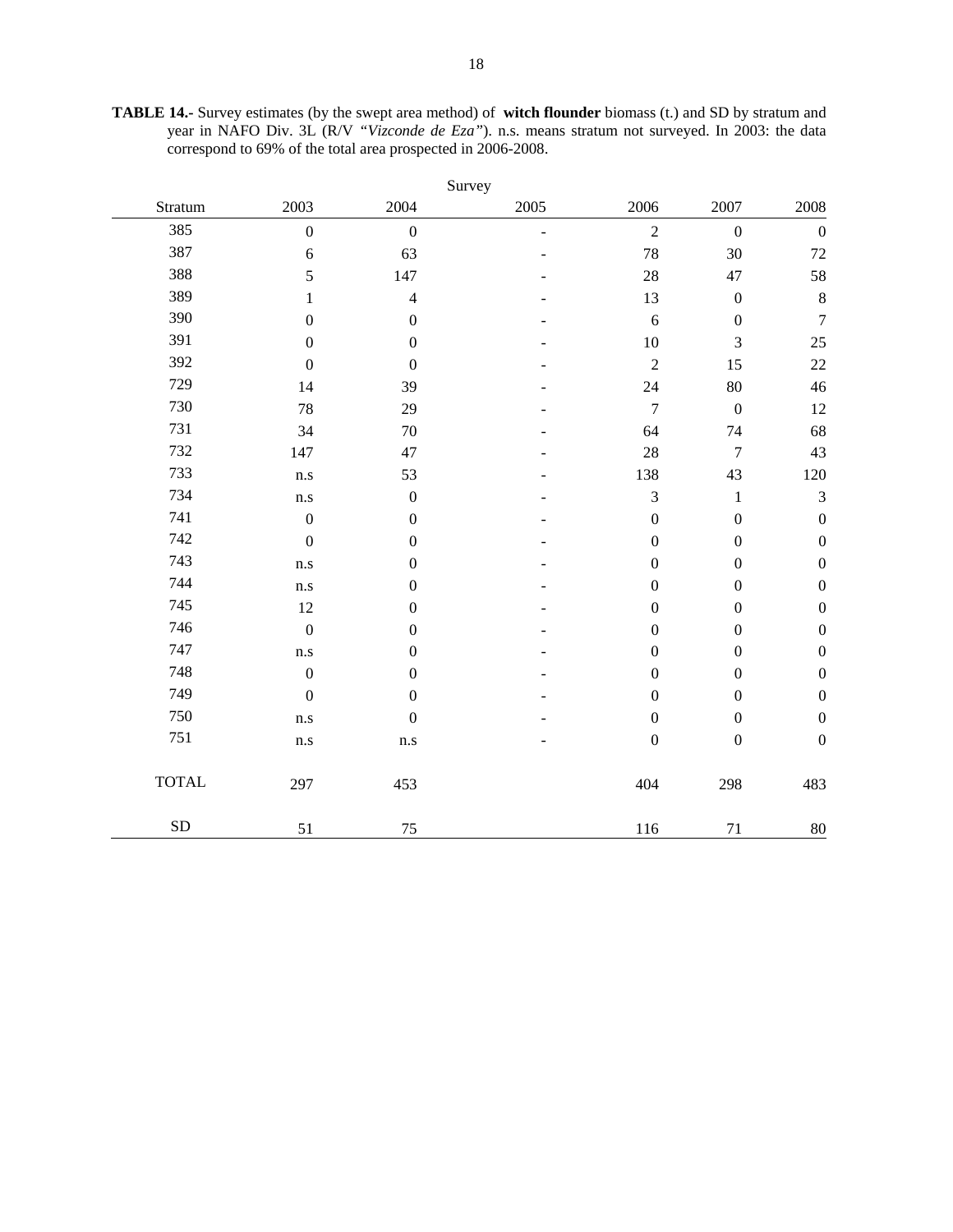**TABLE 15.- Witch flounder** length distribution per haul mean catches by sex and year. Number per stratified mean catches. Spanish Summer Survey on NAFO 3L: 2003-2008 (R/*V "Vizconde de Eza"*). Indet. means indeterminate. (\*) In 2003, the data correspond to 69% of the total area prospected in 2006-2008. (M – Males; F-Females; I-Indet.;T-Total).

|                              | $2003$ (*)           |      |                |                |    | 2004 |    |                |                                                                                                   | 2006 |   |                | 2007    |  |    | 2008               |     |                      |    |           |
|------------------------------|----------------------|------|----------------|----------------|----|------|----|----------------|---------------------------------------------------------------------------------------------------|------|---|----------------|---------|--|----|--------------------|-----|----------------------|----|-----------|
| Lenght (cm.)                 |                      |      |                |                |    |      |    |                |                                                                                                   |      |   |                |         |  |    |                    |     |                      |    |           |
| 6                            | 0.00                 | 0.00 |                |                |    |      |    |                | $0.03$ $0.03$ $0.00$ $0.00$ $0.06$ $0.06$ $0.00$ $0.00$ $0.00$ $0.00$ $0.00$ $0.00$ $0.00$ $0.00$ |      |   |                |         |  |    | 0.00               |     | $0.00\ 0.00\ 0.02$   |    | 0.02      |
| 8                            | 0.00                 | 0.00 |                |                |    |      |    |                | 0.03 0.03 0.00 0.00 0.31 0.31 0.02 0.00 0.06 0.09 0.00 0.01 0.02                                  |      |   |                |         |  |    | 0.03               |     | $0.00$ $0.01$ $0.22$ |    | 0.23      |
| 10                           | 0.03                 | 0.03 |                |                |    |      |    |                | 0.00 0.05 0.04 0.00 0.10 0.14 0.03 0.02 0.01 0.07 0.02 0.01 0.05                                  |      |   |                |         |  |    | 0.09               |     | $0.03$ $0.01$ $0.08$ |    | 0.12      |
| 12                           | 0.13                 | 0.22 |                |                |    |      |    |                |                                                                                                   |      |   |                |         |  |    | 0.01               |     | $0.01$ $0.00$ $0.00$ |    | 0.01      |
| 14                           | 0.38                 | 0.70 |                |                |    |      |    |                | 0.00 1.08 0.01 0.00 0.07 0.09 0.04 0.01 0.01 0.06 0.01 0.07 0.03                                  |      |   |                |         |  |    | 0.11               |     | $0.07$ $0.12$ $0.04$ |    | 0.23      |
| 16                           | 0.03                 | 0.03 |                |                |    |      |    |                | 0.00 0.06 0.14 0.17 0.06 0.37 0.15 0.18 0.00 0.34 0.03 0.02 0.01                                  |      |   |                |         |  |    | 0.07               |     | $0.11$ $0.10$ $0.02$ |    | 0.23      |
| 18                           | 0.05                 | 0.03 |                |                |    |      |    |                | 0.00 0.08 0.11 0.18 0.06 0.35 0.11 0.15 0.00 0.26 0.02 0.01 0.01                                  |      |   |                |         |  |    | 0.04               |     | $0.17$ $0.20$ $0.00$ |    | 0.37      |
| 20                           | 0.15                 | 0.12 |                |                |    |      |    |                | 0.00 0.27 0.11 0.32 0.00 0.43 0.06 0.07 0.00 0.14 0.04 0.13 0.00                                  |      |   |                |         |  |    | 0.17               |     | $0.05$ $0.08$ $0.00$ |    | 0.13      |
| 22                           | 0.04                 | 0.07 |                |                |    |      |    |                | 0.00 0.12 0.20 0.37 0.00 0.57 0.10 0.32 0.00 0.42 0.12 0.26 0.00                                  |      |   |                |         |  |    | 0.38               |     | $0.15$ 0.10 0.00     |    | 0.25      |
| 24                           | 0.07                 | 0.00 |                |                |    |      |    |                | 0.00 0.07 0.17 0.08 0.00 0.25 0.22 0.31 0.00 0.52 0.22 0.15 0.00                                  |      |   |                |         |  |    | 0.37               |     | $0.11$ $0.11$ $0.00$ |    | 0.23      |
| 26                           | 0.04                 | 0.05 |                |                |    |      |    |                | 0.00 0.09 0.09 0.18 0.00 0.28 0.02 0.11 0.00 0.13 0.14 0.10 0.01                                  |      |   |                |         |  |    | 0.25               |     | $0.13$ $0.08$ $0.00$ |    | 0.21      |
| 28                           | 0.00                 | 0.07 |                |                |    |      |    |                | 0.00 0.07 0.21 0.18 0.00 0.39 0.07 0.09 0.00 0.16 0.32 0.34 0.00                                  |      |   |                |         |  |    | 0.66               |     | 0.29 0.32 0.00       |    | 0.61      |
| 30                           | 0.18                 | 0.23 |                |                |    |      |    |                | 0.00 0.41 0.14 0.05 0.00 0.19 0.10 0.22 0.00 0.33 0.12 0.11 0.00                                  |      |   |                |         |  |    | 0.23               |     | $0.09$ 0.15 0.00     |    | 0.24      |
| 32                           | 0.02                 | 0.00 |                |                |    |      |    |                | 0.00 0.02 0.04 0.14 0.00 0.18 0.21 0.24 0.00 0.46 0.03 0.03 0.00                                  |      |   |                |         |  |    | 0.07               |     | $0.14$ $0.14$ $0.00$ |    | 0.29      |
| 34                           | 0.09                 | 0.09 |                |                |    |      |    |                | 0.00 0.18 0.01 0.23 0.00 0.25 0.13 0.12 0.00 0.25 0.03 0.07 0.00                                  |      |   |                |         |  |    | 0.10               |     | $0.06$ $0.09$ $0.00$ |    | 0.15      |
| 36                           | 0.09                 | 0.08 |                |                |    |      |    |                | 0.00 0.17 0.01 0.02 0.00 0.03 0.02 0.05 0.00 0.07 0.03 0.04 0.00                                  |      |   |                |         |  |    | 0.08               |     | $0.09$ $0.08$ $0.00$ |    | 0.16      |
| 38                           | 0.08                 | 0.04 |                |                |    |      |    |                | 0.00 0.12 0.07 0.03 0.00 0.10 0.02 0.13 0.00 0.15 0.02 0.08 0.00                                  |      |   |                |         |  |    | 0.10               |     | $0.04$ 0.17 0.00     |    | 0.21      |
| 40                           | 0.09                 | 0.00 |                |                |    |      |    |                | 0.00 0.09 0.03 0.09 0.00 0.12 0.03 0.09 0.00 0.12 0.02 0.03 0.00                                  |      |   |                |         |  |    | 0.05               |     | $0.04$ $0.11$ $0.00$ |    | 0.15      |
| 42                           | 0.02                 | 0.10 |                |                |    |      |    |                | 0.00 0.13 0.00 0.18 0.00 0.18 0.00 0.07 0.00 0.07 0.02 0.01 0.00                                  |      |   |                |         |  |    | 0.03               |     | $0.01$ $0.11$ $0.00$ |    | 0.12      |
| 44                           | 0.00                 | 0.00 |                |                |    |      |    |                | $0.00\ 0.00\ 0.00\ 0.12\ 0.00\ 0.12\ 0.00\ 0.07\ 0.00\ 0.07\ 0.00\ 0.04\ 0.00$                    |      |   |                |         |  |    | 0.04               |     | $0.00\ 0.06\ 0.00$   |    | 0.06      |
| 46                           | 0.00                 | 0.03 |                |                |    |      |    |                | $0.00\ 0.03\ 0.00\ 0.00\ 0.00\ 0.00\ 0.00\ 0.01\ 0.00\ 0.01\ 0.00\ 0.06\ 0.00$                    |      |   |                |         |  |    | 0.06               |     | $0.00$ $0.12$ $0.00$ |    | 0.12      |
| 48                           | 0.00                 | 0.05 |                |                |    |      |    |                | $0.00\ 0.05\ 0.00\ 0.00\ 0.00\ 0.00\ 0.00\ 0.02\ 0.00\ 0.02\ 0.00\ 0.00\ 0.00$                    |      |   |                |         |  |    | 0.00               |     | $0.00$ $0.03$ $0.00$ |    | 0.03      |
| 50                           | 0.02                 | 0.00 |                |                |    |      |    |                | $0.00\ 0.02\ 0.00\ 0.03\ 0.00\ 0.03\ 0.00\ 0.01\ 0.00\ 0.01\ 0.00\ 0.01\ 0.00$                    |      |   |                |         |  |    | 0.01               |     | $0.00\ 0.00\ 0.00$   |    | 0.00      |
| 52                           | 0.00                 | 0.05 |                |                |    |      |    |                |                                                                                                   |      |   |                |         |  |    | 0.00               |     | $0.00\ 0.00\ 0.00$   |    | 0.00      |
| 54                           | 0.00                 | 0.05 |                |                |    |      |    |                | $0.00\ 0.05\ 0.00\ 0.00\ 0.00\ 0.00\ 0.00\ 0.00\ 0.00\ 0.00\ 0.00\ 0.00\ 0.01\ 0.00$              |      |   |                |         |  |    | 0.01               |     | $0.00$ $0.01$ $0.00$ |    | 0.01      |
| 56                           | 0.00                 | 0.00 |                |                |    |      |    |                | $0.00\ 0.00\ 0.00\ 0.00\ 0.00\ 0.00\ 0.00\ 0.00\ 0.00\ 0.00\ 0.00\ 0.00\ 0.00\ 0.00$              |      |   |                |         |  |    | 0.00               |     | $0.00\ 0.00\ 0.00$   |    | 0.00      |
| 58                           | 0.00                 | 0.00 |                |                |    |      |    |                | $0.00\ 0.00\ 0.00\ 0.00\ 0.00\ 0.00\ 0.00\ 0.00\ 0.02\ 0.00\ 0.02\ 0.00\ 0.00\ 0.00$              |      |   |                |         |  |    | 0.00               |     | $0.00\ 0.00\ 0.00$   |    | 0.00      |
| 60                           | 0.00                 | 0.05 |                |                |    |      |    |                | $0.00\ 0.05\ 0.00\ 0.00\ 0.00\ 0.00\ 0.00\ 0.01\ 0.00\ 0.01\ 0.00\ 0.00\ 0.00$                    |      |   |                |         |  |    | 0.00               |     | $0.00\ 0.00\ 0.00$   |    | 0.00      |
| Total                        | 1.52                 | 2.08 |                |                |    |      |    |                | 0.05 3.66 1.39 2.47 0.68 4.54 1.36 2.31 0.09 3.76 1.21 1.62 0.14                                  |      |   |                |         |  |    | 2.97               |     | 1.59 2.19 0.38       |    | 4.16      |
|                              |                      |      |                |                |    |      |    |                |                                                                                                   |      |   |                |         |  |    |                    |     |                      |    |           |
| $No$ samples:                |                      | 70   |                | 15             |    |      |    | 17             |                                                                                                   |      |   | 32             |         |  |    | 22<br>258          |     |                      |    | 36<br>419 |
|                              | $N^{\circ}$ Ind.: 57 |      | $\overline{c}$ | 129<br>25      | 70 | 101  | 20 | 191<br>38      | 113                                                                                               | 198  | 8 | 319<br>64      | 106 139 |  | 13 |                    | 159 | 223                  | 37 | 82.871    |
| Sampled catch:               |                      |      |                |                |    |      |    |                |                                                                                                   |      |   |                |         |  |    | 46.098             |     |                      |    | $7 - 54$  |
| Range:                       |                      |      |                | $7 - 61$<br>25 |    |      |    | $7 - 53$<br>38 |                                                                                                   |      |   | $8 - 60$<br>64 |         |  |    | $9 - 54$<br>46.098 |     |                      |    | 82.871    |
| Total catch:<br>Total hauls: |                      |      |                | 40             |    |      |    | 58             |                                                                                                   |      |   | 101            |         |  |    | 99                 |     |                      |    | 103       |
|                              |                      |      |                |                |    |      |    |                |                                                                                                   |      |   |                |         |  |    |                    |     |                      |    |           |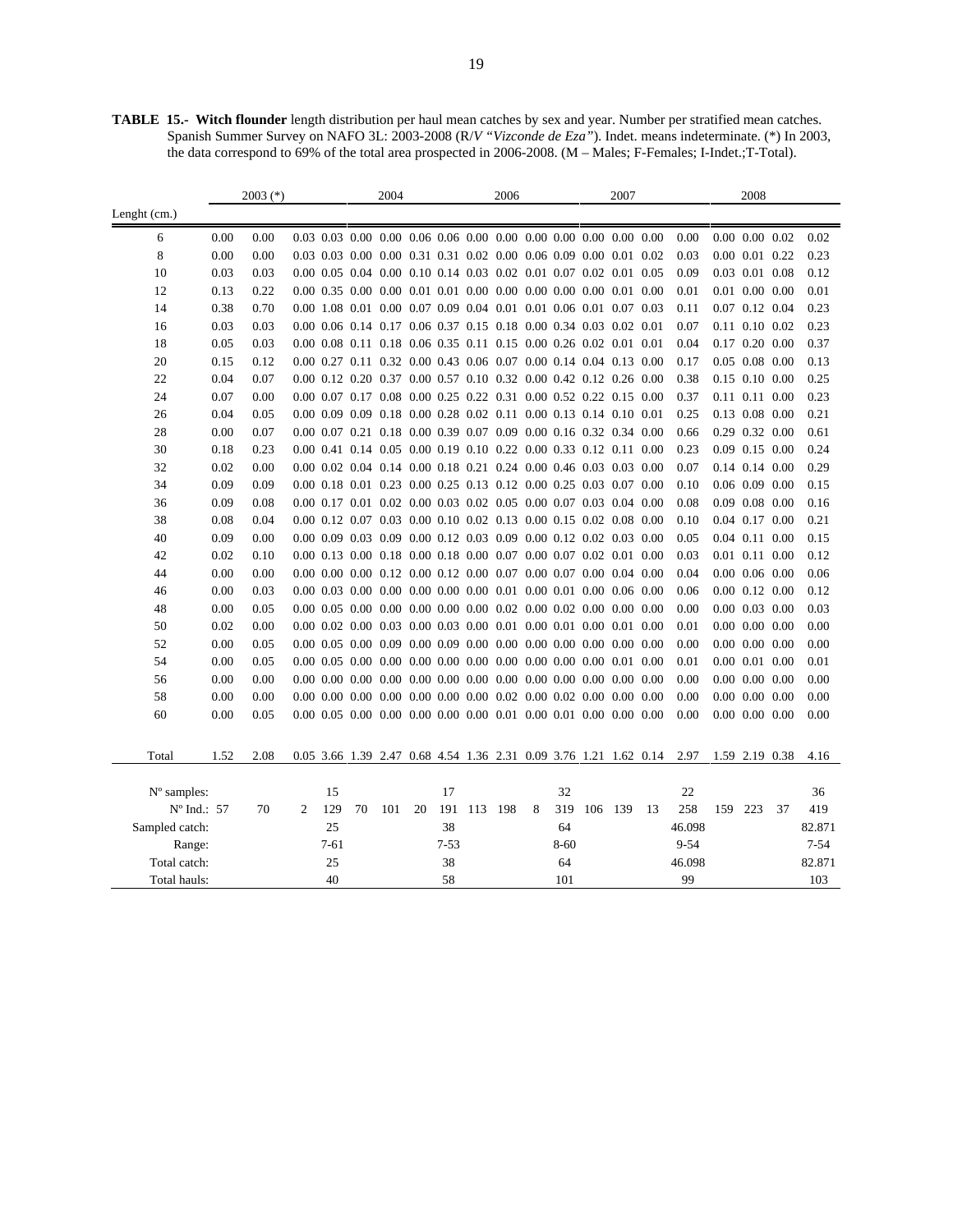

**FIGURE 1.-** Haul positions of the Spanish surveys in NAFO Division 3L in the period 2003 - 2008 (R/V *"Vizconde de Eza"*).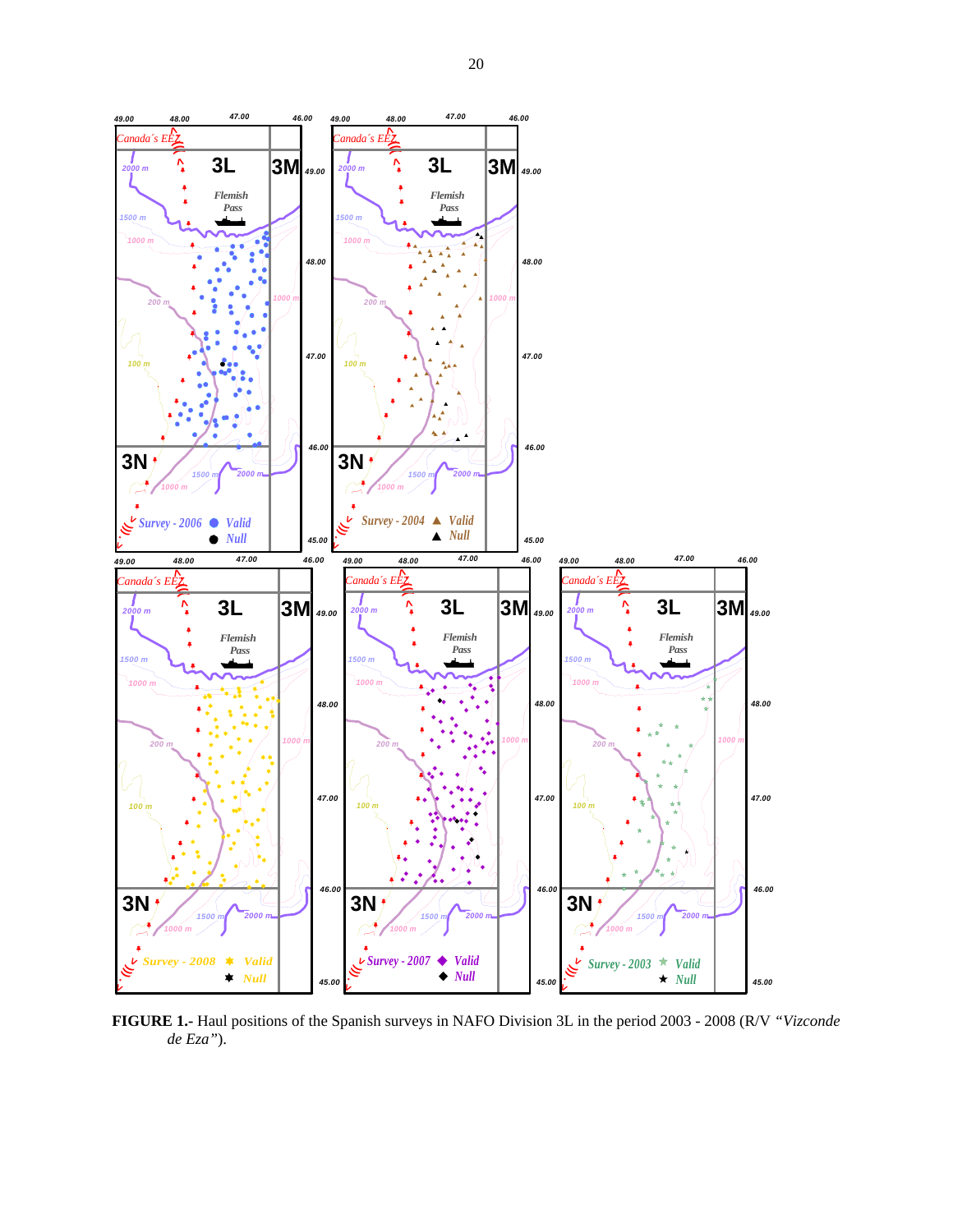

**FIGURE 2.-** Greenland halibut stratified mean catches in Kg and ±SD by year. Spanish surveys in NAFO Division 3L: 2003 - 2008 (R/V *"Vizconde de Eza"*). In 2003, the data correspond to 69% of the total area prospected in 2006-2008.



**FIGURE 3.-** Greenland halibut abundance (´000), biomass in tonnes and ±SD by year. Spanish surveys in NAFO Division 3L: 2003 - 2008 (R/V *"Vizconde de Eza"*). In 2003, the data correspond to 69% of the total area prospected in 2006-2008.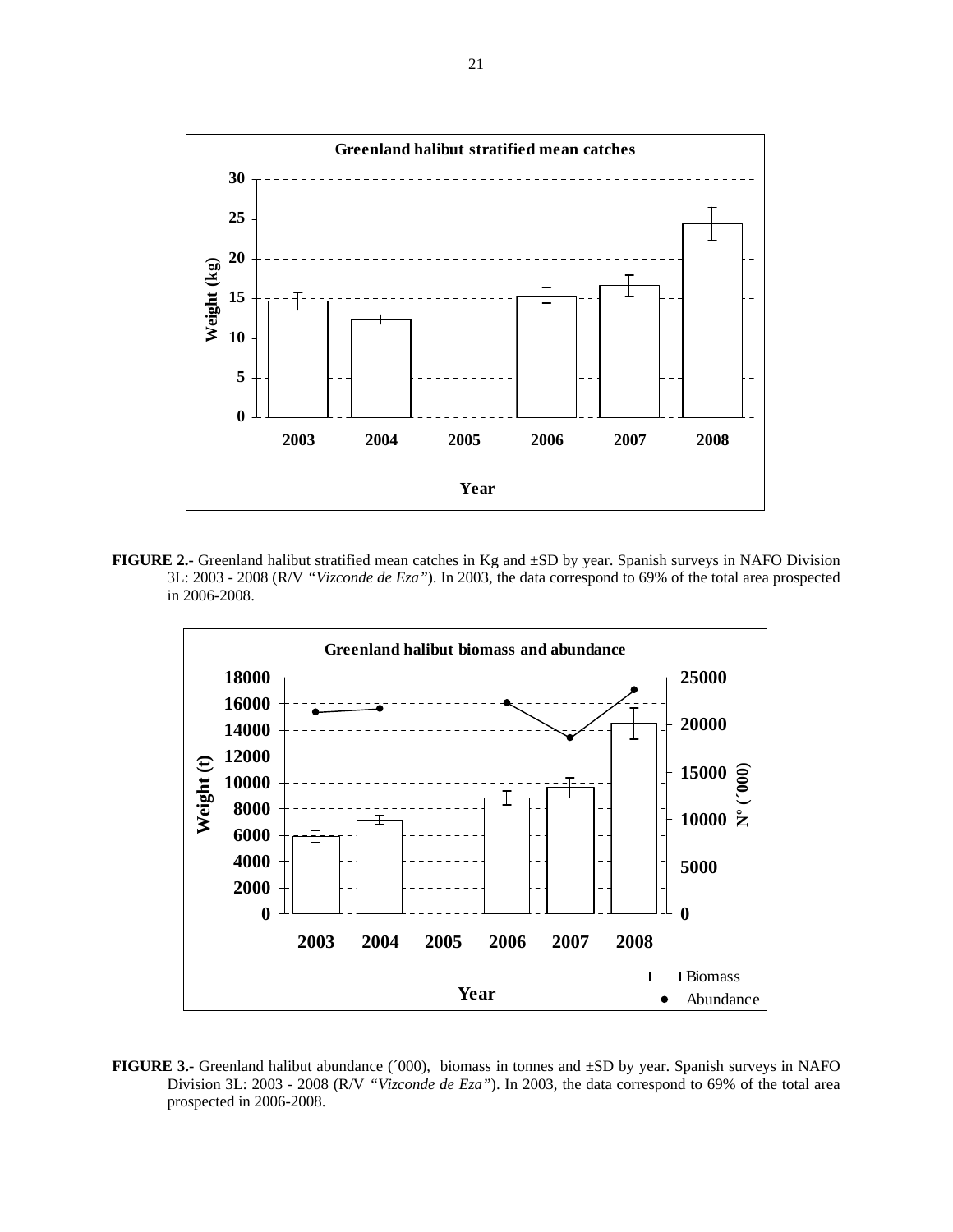

**FIGURE 4.-** Greenland halibut length distribution (cm) in NAFO 3L: 2003-2008. Number per stratified mean catches. In 2003, the data correspond to 69% of the total area prospected in 2006-2008.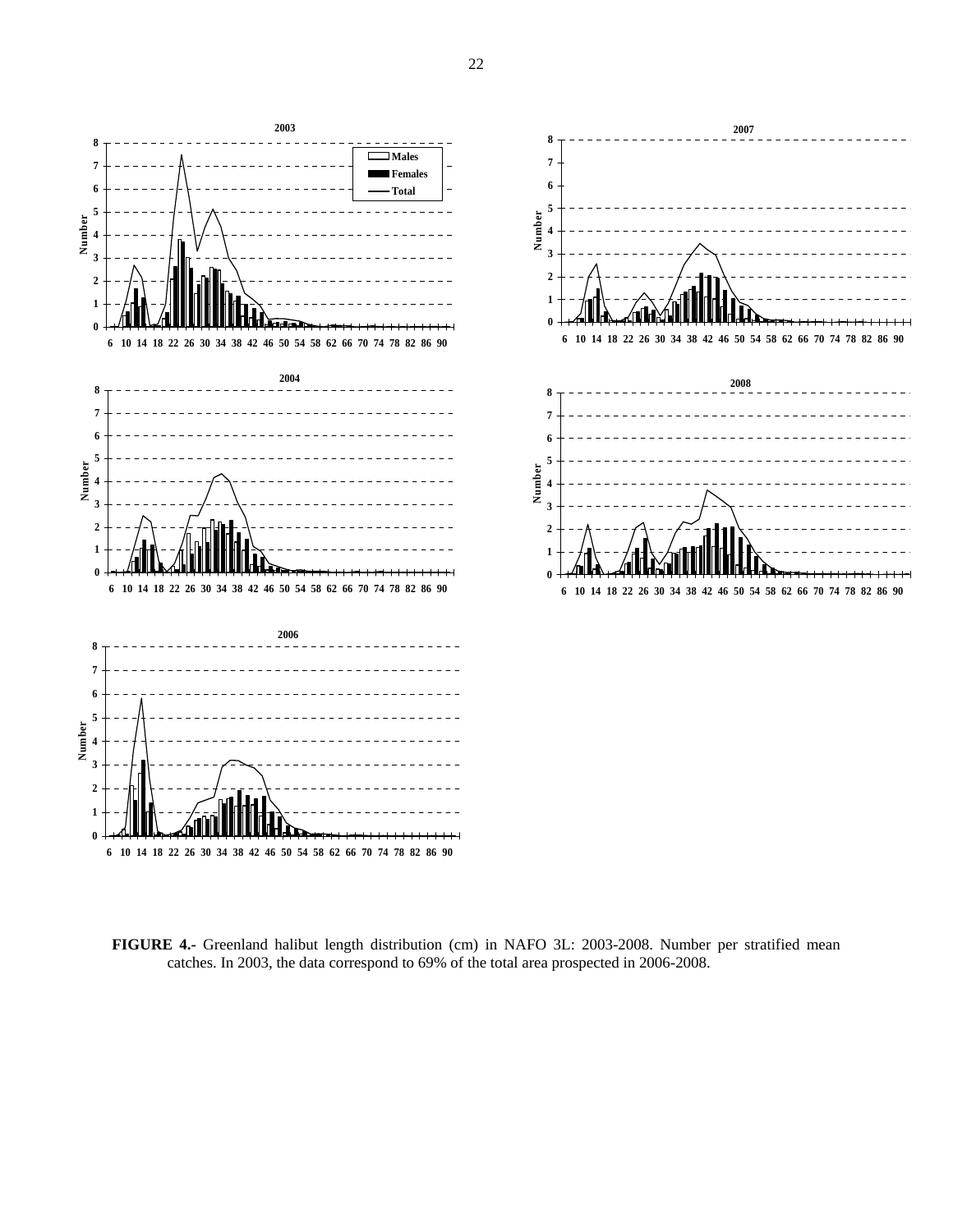





**FIGURE 5.- Greenland halibut, American plaice** and **witch flounder** length distribution (cm) in NAFO 3L: 2003-2008.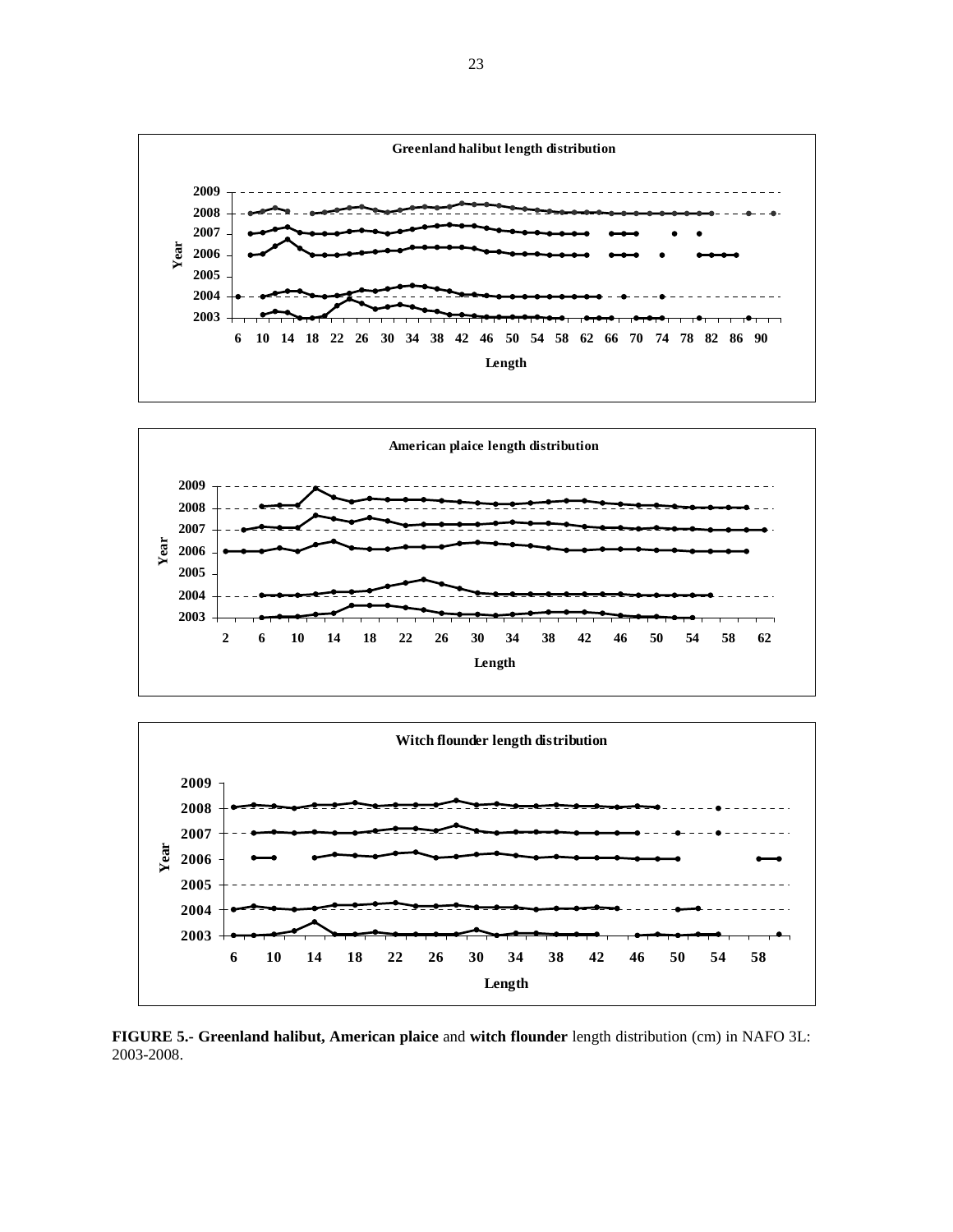

**FIGURE 6.- American plaice** stratified mean catches in Kg and ±SD by year. Spanish surveys in NAFO Division 3L: 2003 - 2008 (R/V *"Vizconde de Eza"*). In 2003, the data correspond to 69% of the total area prospected in 2006-2008



**FIGURE 7.- American plaice** abundance (´000), biomass in tonnes and ±SD by year. Spanish surveys in NAFO Division 3L: 2003 - 2008 (R/V *"Vizconde de Eza"*). In 2003, the data correspond to 69% of the total area prospected in 2006-2008.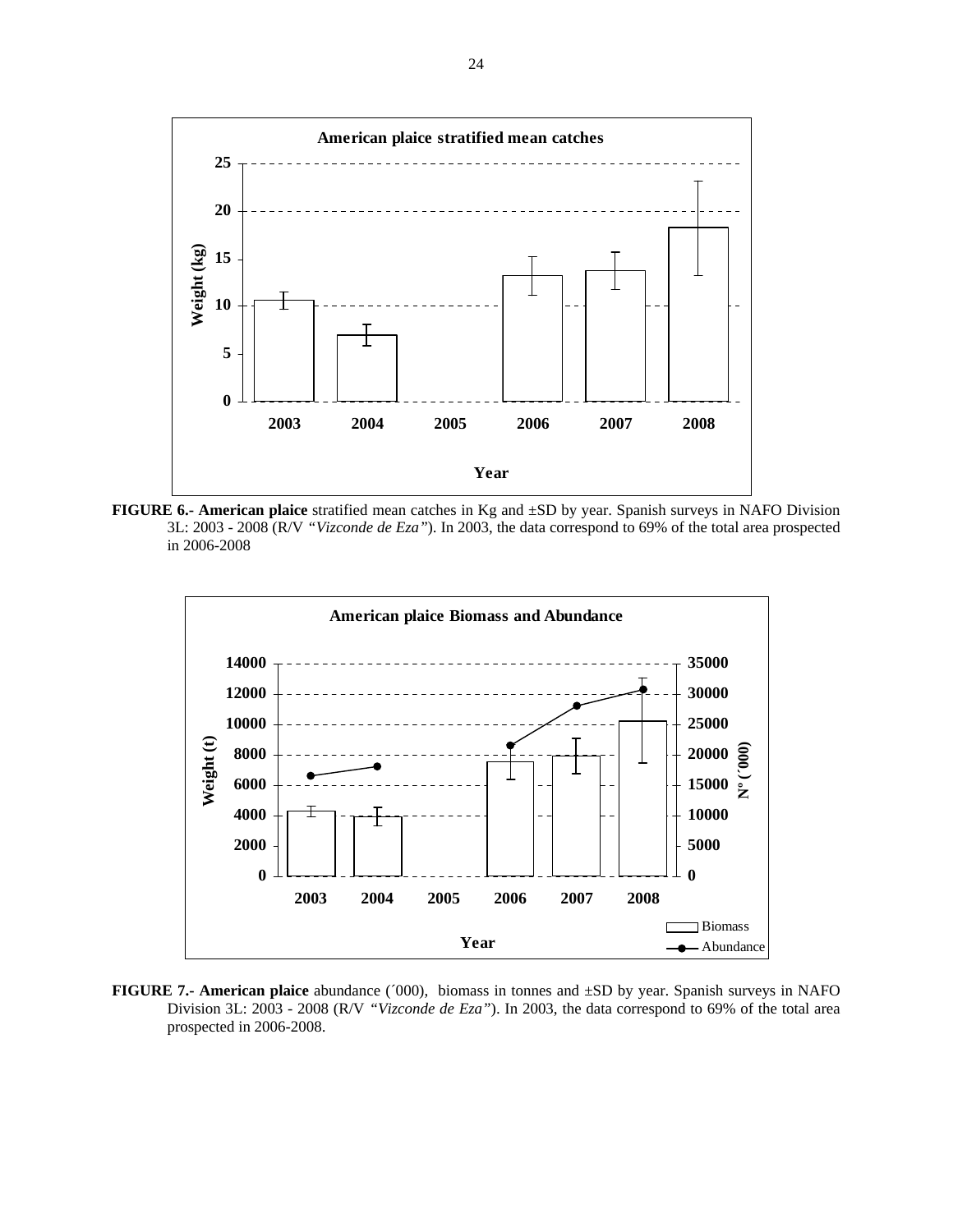

**FIGURE 8.- American plaice** and **Witch flounder** length distribution (cm) in NAFO 3L: 2003-2008. Number per stratified mean catches. In 2003, the data correspond to 69% of the total area prospected in 2006-2008.